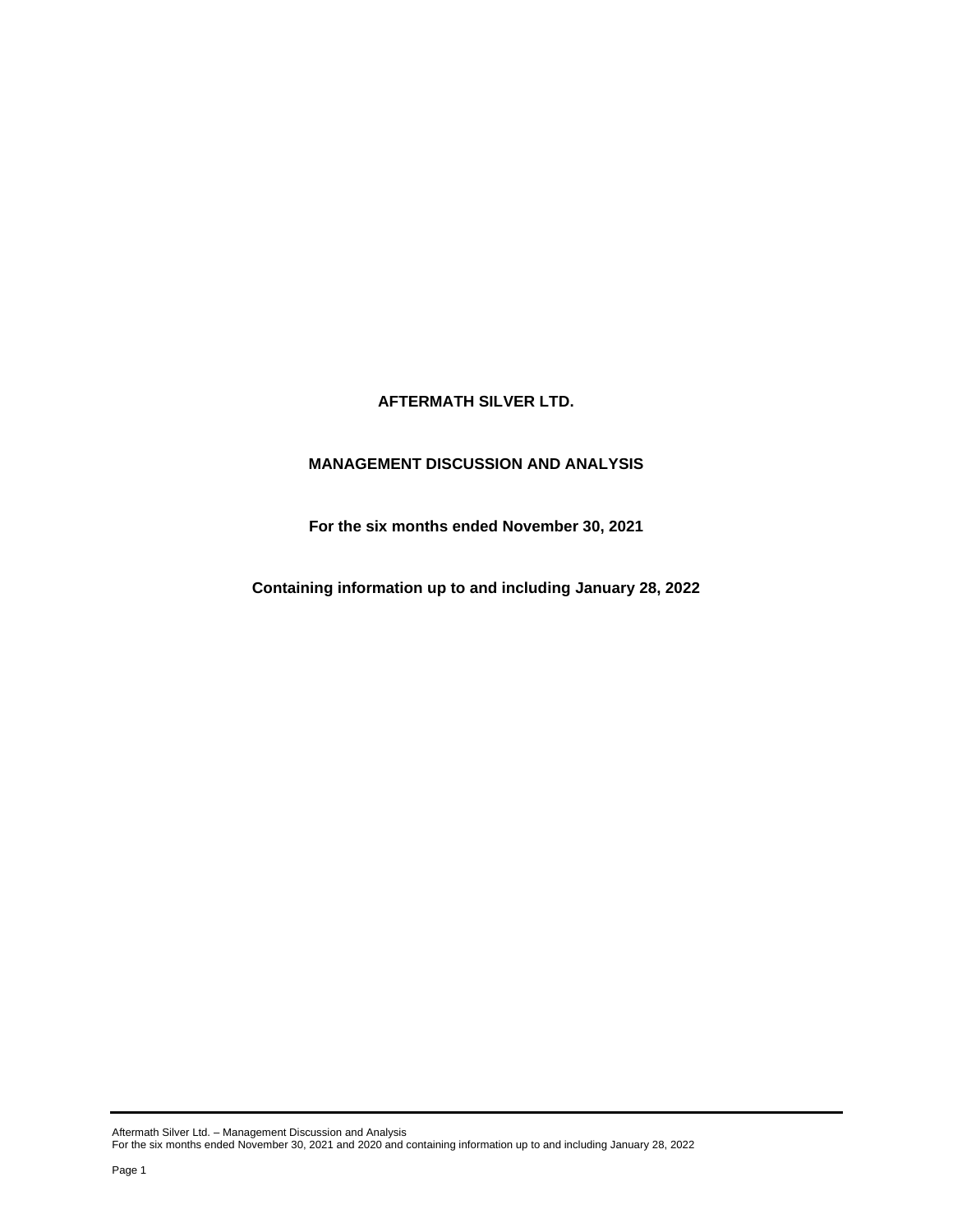### **Form 51-102F1**

### **MANAGEMENT DISCUSSION AND ANALYSIS**

### **FOR**

# **AFTERMATH SILVER LTD.**

### **CONTAINING INFORMATION UP TO AND INCLUDING JANUARY 28, 2022**

### **NOTICE**

This Management Discussion and Analysis ("MD&A") is intended to help the reader understand the Aftermath Silver Ltd. ("Aftermath" or the "Company") condensed consolidated interim financial statements. The information provided herein should be read in conjunction with the condensed consolidated interim financial statements for the six months ended November 30, 2021 and 2020 and the audited consolidated financial statements for the year ended May 31, 2021 and 2020, along with their accompanying notes. The following comments may contain management estimates of anticipated future trends, activities or results. These are not a guarantee of future performance, since actual results could change based on other factors and variables beyond management control.

Management is responsible for the preparation and integrity of the condensed consolidated interim financial statements, including the maintenance of appropriate information systems, procedures and internal controls and to ensure that information used internally or disclosed externally, including the condensed consolidated interim financial statements and MD&A, is complete and reliable. The Company's board of directors follows recommended corporate governance guidelines for public companies to ensure transparency and accountability to shareholders. The board's audit committee meets with management quarterly to review the condensed consolidated interim financial statements including the MD&A and to discuss other financial, operating and internal control matters.

All currency amounts are expressed in Canadian dollars unless otherwise noted.

### **CAUTION REGARDING FORWARD LOOKING INFORMATION**

This MD&A contains forward-looking statements and forward-looking information (collectively, "forward-looking statements") within the meaning of applicable Canadian and US securities legislation. These statements relate to future events or the future activities or performance of the Company. All statements, other than statements of historical fact are forward-looking statements. Forward-looking statements are typically identified by words such as: believe, expect, anticipate, intend, estimate, postulate and similar expressions, or which by their nature refer to future events. These forward-looking statements include, but are not limited to, statements concerning:

- the Company's strategies and objectives, both generally and in respect of its specific mineral properties;
- the timing of decisions regarding the strategy and costs of exploration programs with respect to, and the issuance of the necessary permits and authorizations required for, the Company's exploration programs;
- the timing and cost of planned exploration programs of the Company, and the timing of the receipt of results there from;
- the Company's ability to maintain operations and raise capital as a result of the recent coronavirus disease 2019 (COVID-19) outbreak;
- the Company's future cash requirements;
- general business and economic conditions;
- the Company's ability to meet its financial obligations as they come due, and to be able to raise the necessary funds to continue operations;

Aftermath Silver Ltd. – Management Discussion and Analysis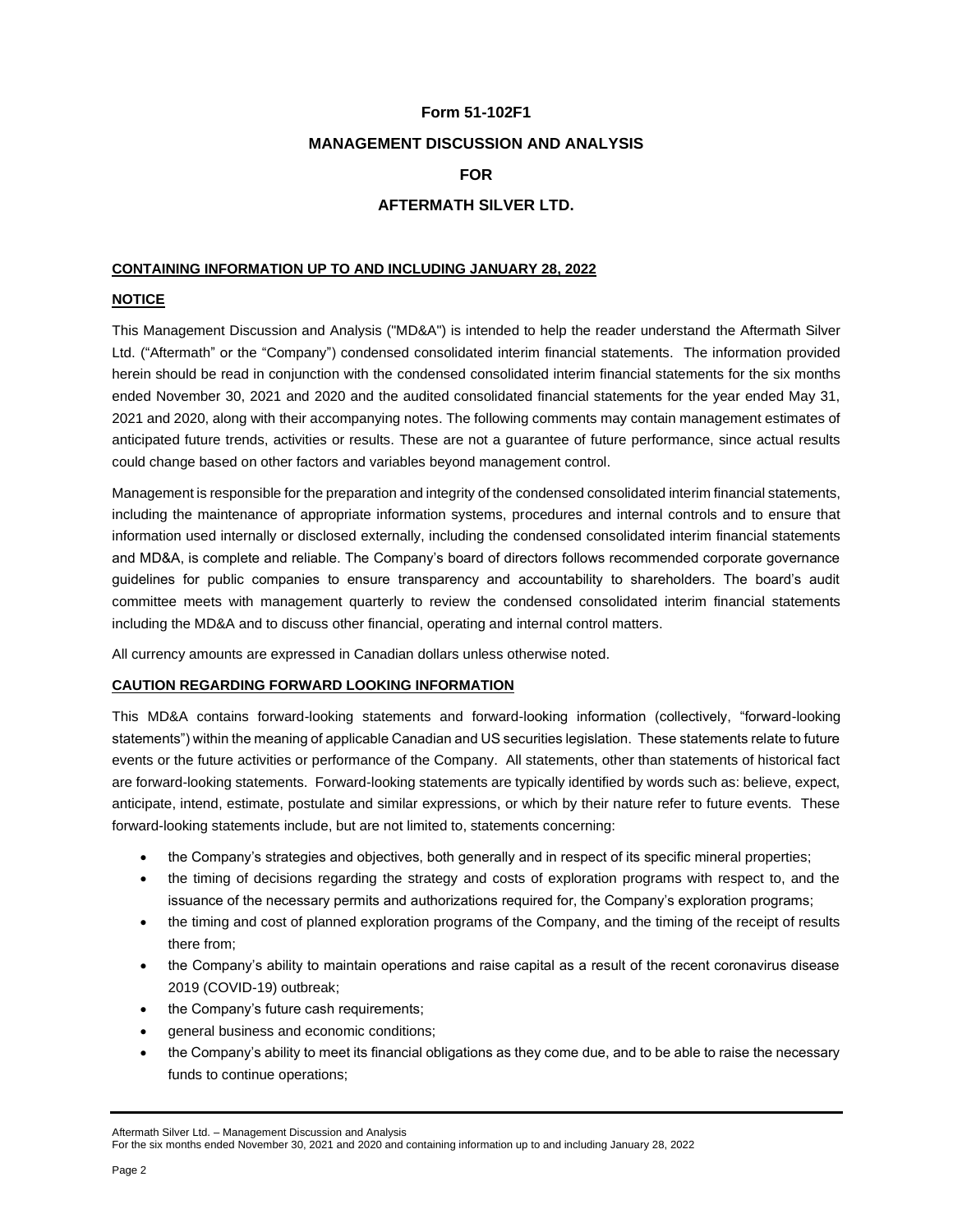- the timing and pricing of proposed financings if applicable;
- the anticipated completion of financings;
- the anticipated receipt of regulatory approval/acceptance of financings;
- the anticipated use of the proceeds from the financings;
- the potential to verify and potentially expand upon the historical resources;
- the potential for the expansion of the known mineralized zones;
- the potential for the amenability of mineralization to respond to proven technologies and methods for recovery of ore;

Although the Company believes that such statements are reasonable, it can give no assurance that such expectations will prove to be correct. Inherent in forward looking statements are risks and uncertainties beyond the Company's ability to predict or control, including, but not limited to, risks related to the Company's inability to negotiate successfully for the acquisition of interests in mineral properties, the determination of applicable governmental agencies not to issue the exploration concessions applied for by the Company or excessive delay by the applicable governmental agencies in connection with any such issuances, the Company's inability to identify one or more economic deposits on its properties, variations in the nature, quality and quantity of any mineral deposits that may be located, the Company's inability to obtain any necessary permits, consents or authorizations required for its activities, to produce minerals from its properties successfully or profitably, to continue its projected growth, to raise the necessary capital or to be fully able to implement its business strategies, and other risks identified herein under "Risk Factors".

The Company cautions investors that any forward-looking statements by the Company are not guarantees of future performance, and that actual results are likely to differ, and may differ materially, from those expressed or implied by forward looking statements contained in this MD&A. Such statements are based on a number of assumptions which may prove incorrect, including, but not limited to, assumptions about:

- the level and volatility of the prices for precious and base metals;
- general business and economic conditions;
- the timing of the receipt of regulatory and governmental approvals, permits and authorizations necessary to implement and carry on the Company's planned exploration programs;
- its ability to maintain operations as a result of the recent COVID-19 outbreak;
- conditions in the financial markets generally, and with respect to the prospects for junior exploration gold and precious and base metal companies specifically;
- the Company's ability to secure the necessary consulting, drilling and related services and supplies on favorable terms;
- the Company's ability to attract and retain key staff, and to retain consultants to provide the specialized information and skills involved in understanding the precious and base metal exploration, mining, processing and marketing businesses;
- the nature and location of the Company's mineral exploration projects, and the timing of the ability to commence and complete the planned exploration programs;
- the anticipated terms of the consents, permits and authorizations necessary to carry out the planned exploration programs and the Company's ability to comply with such terms on a cost-effective basis;
- the ongoing relations of the Company with government agencies and regulators and its underlying property vendors/optionees; and
- that the metallurgy and recovery characteristics of samples from certain of the Company's mineral properties are reflective of the deposit as a whole.

These forward-looking statements are made as of the date hereof and the Company does not intend and does not assume any obligation, to update these forward-looking statements, except as required by applicable law. For the

```
Aftermath Silver Ltd. – Management Discussion and Analysis
```

```
For the six months ended November 30, 2021 and 2020 and containing information up to and including January 28, 2022
```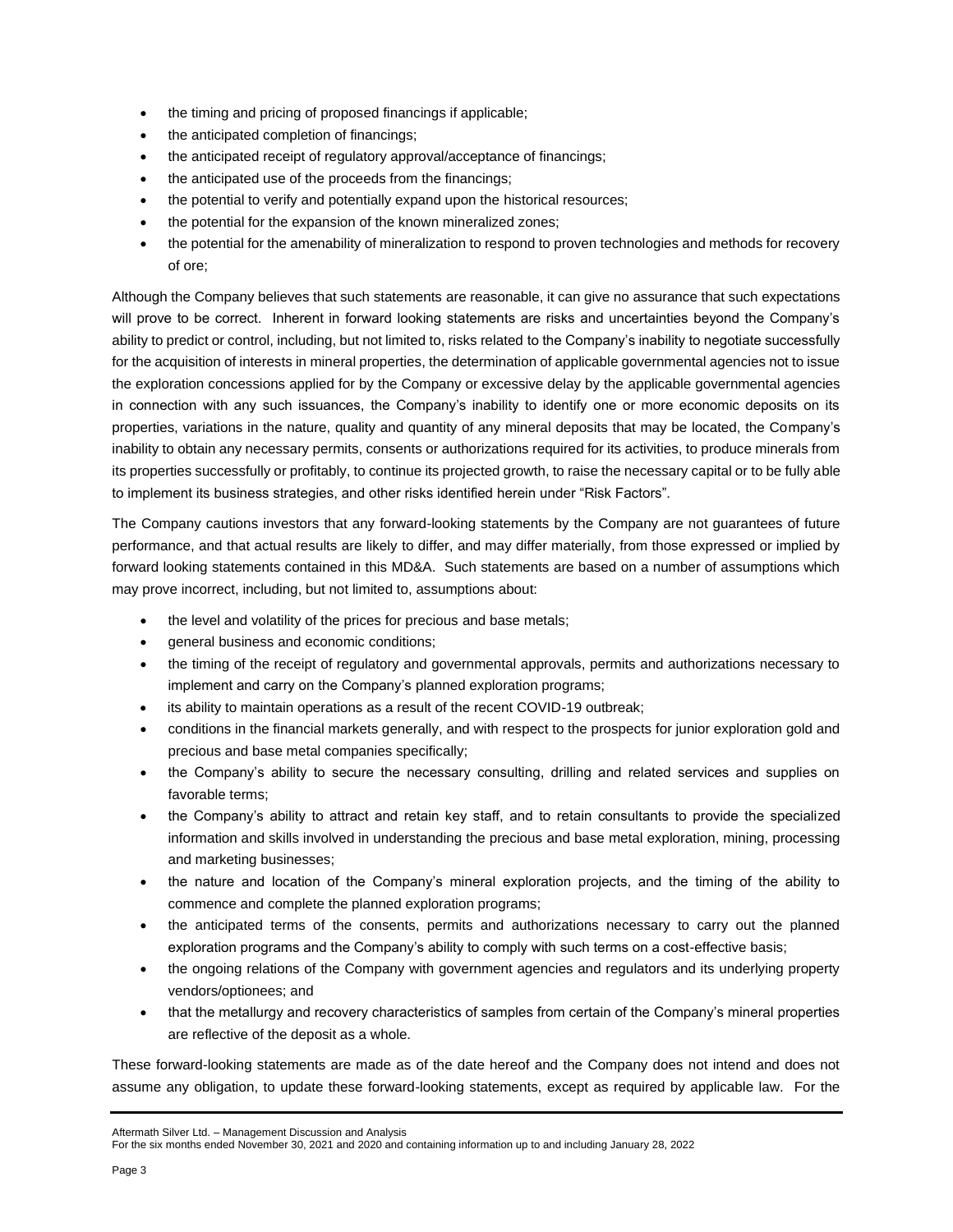reasons set forth above, investors should not attribute undue certainty to or place undue reliance on forward-looking statements.

Historical results of operations and trends that may be inferred from the following discussion and analysis may not necessarily indicate future results from operations. In particular, the current state of the global securities markets may cause significant reductions in the price of the Company's securities and render it difficult or impossible for the Company to raise the funds necessary to continue operations. See "Risk Factors – Insufficient Financial Resources/Share Price Volatility".

### **SCIENTIFIC AND TECHNICAL DISCLOSURE**

Mr. Michael Parker, FAusIMM, the Chief Operating Officer and a director of the Company, is a non-independent Qualified Person ("QP"), for the purposes of National Instrument 43-101 Standards of Disclosure for Mineral Projects ("NI 43-101"), and has reviewed and validated that the scientific or technical information ("Technical Information") contained in this MD&A and is consistent with that provided by the independent QPs responsible for the respective Technical Reports. Mr. Parker has consented to the inclusion of the Technical Information in the form and context in which it appears in this MD&A.

Unless otherwise indicated, the Company has prepared the Technical Information in this MD&A based on information contained in the following sources ("Disclosure Documents"):

- Cachinal Technical report dated September 11, 2020 with an effective date of August 10, 2020, titled *"Independent Technical Report for the Cachinal Silver-Gold Project, Region II, Chile.*" By Qualified Persons G. Cole, (P.Geo) of SRK Consulting (Canada) Inc and S. Alvarado Casas, of Geoinvest SAC E.I.R.L. (Chile), available on the Aftermath Silver SEDAR profile.
- Challacollo Technical report, with an effective date of December 15, 2020, titled *"Challacollo Silver-Gold Mineral Resource Estimate"* by Qualified Persons J.M. Shannon (P.Geo) and D. Nussipakynova (P.Geo), of AMC Mining Consultants (Canada) Ltd., S. Alverado Casas, (Chilean Mining Commission) of Geoinvest SAC E.I.R.L., and B. Mulvihill (MAusIMM (CP Met)) of GR Engineering Services, available on the Aftermath Silver SEDAR profile.
- Berenguela historic information was sourced from a report titled *"Technical Report and Updated Resource Estimate on the Berenguela Project, Department of Puno – Peru, JORC – 2012 Compliance"* a report to Valor Resources by Mr M. Batelochi, independent consultant, MAusIMM Competent Person. This report is not available publicly, however the results and other data reviews are summarized in the Berenguela Technical report, with an effective date of February 18, 2021, titled *"Berenguela Silver-Copper-Manganese Property Update"* by Qualified Persons J.M. Shannon (P.Geo) of AMC Mining Consultants (Canada) Ltd., M.A. Batelochi (MAusIMM (CP)), and G.S. Lane (FAusIMM) of Ausenco Engineering Canada Inc., available on the Aftermath Silver SEDAR profile.

Readers are encouraged to review the full text of the Disclosure Documents qualifying the Technical Information.

An independent qualified person, as defined in National Instrument 43-101, has not done sufficient work on behalf of the Company to classify the historical estimates for the Berenguela project as current Measured, Indicated or Inferred Mineral Resources, and the Company is not treating the historical estimates as current Mineral Resources.

### **OVERALL PERFORMANCE**

The Company is an exploration stage company involved in the acquisition and exploration of mineral properties.

Highlights of the Company's activities for the six months ended November 30, 2021 and subsequent period up to January 28, 2022 are:

Aftermath Silver Ltd. – Management Discussion and Analysis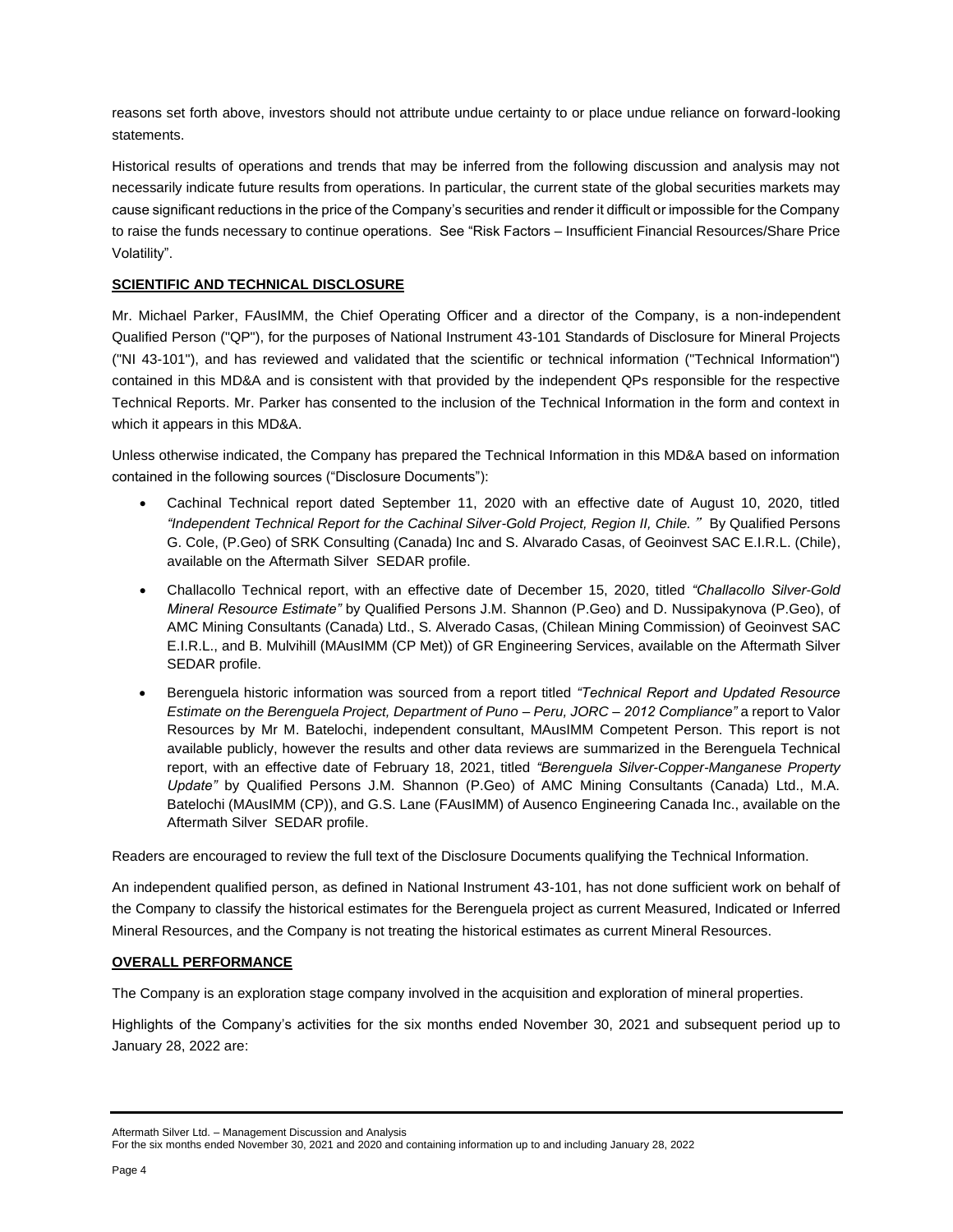- On June 16, 2021, the Company granted 700,000 incentive stock options to a Director and a consultant of the Company with a life of five years and exercise price of \$0.65.
- On October 27, 2021, the Company granted 450,000 incentive stock options to a Director and a consultant of the Company with a life of five years and exercise price of \$0.65.
- During the period ended November 30, 2021, the Company made its scheduled payment towards the acquisition of the Berenguela project of US\$2,250,000 and the related finders' fee of US\$112,500.
- During the period ended November 30, 2021, an aggregate of 475,000 warrants were issued for proceeds of \$57,000.

The Company intends to carry out exploration of its mineral properties, and to continue to evaluate new prospects and opportunities. The Company expects to obtain financing in the future primarily through further equity, debt financing and/or sale of assets, however there can be no assurances the Company will obtain such financing.

### **SELECTED ANNUAL INFORMATION**

|                                       | Year ended<br>May 31, 2021 | Year ended<br>May 31, 2020 | Year ended<br>May 31, 2019 |
|---------------------------------------|----------------------------|----------------------------|----------------------------|
| General and administrative expenses   | \$5,371,360                | \$2,818,147                | \$519,116                  |
| Geological exploration expenses       | 299,405                    | 328,885                    | Nil                        |
| Pre-acquisition exploration expenses  | 1,351,483                  | 280,769                    | 51.547                     |
| Comprehensive Loss for the Year       | (6,899,208)                | (3,040,474)                | (570,663)                  |
| Loss per Share - Basic and Diluted    | (0.06)                     | (0.05)                     | (0.02)                     |
| Total assets                          | 36,931,723                 | 6,796,317                  | 97,224                     |
| Total long-term financial liabilities | 7.679.897                  | 453.619                    | Nil                        |

### **RESULTS OF OPERATIONS**

### **Six months ended November 30, 2021 compared with six months ended November 30, 2020**

The Company's net loss for the six months ended November 30, 2021 totaled \$3,145,399 (2020 - \$3,053,253), a loss of \$0.02 (2020 - \$0.03) per share.

Total expenses were \$3,145,399 (2020 - \$3,194,284), comprised of the following items:

- accounting and legal expenses of \$114,103 (2020 \$51,507), which increased as a result of additional professional fees required to support the Company's South American subsidiaries and changes in management structure as compared to the prior period.
- accretion expense of \$641,692 (2020 \$29,131) which increased as a result of accretion on the Company's acquisition costs payable recognized on the signing of the Berenguela acquisition agreement.
- consulting fees of \$198,366 (2020 \$303,678), which decreased as the Company's CEO was previously receiving consulting fees but is now paid as a salaried employee.
- directors' fees of \$43,750 (2020 \$20,000) which increased following changes to the directors' payment scheme and the appointment of a new director.,
- geological exploration costs of \$97,858 (2020 \$152,577) related to expenditures on the Minera Cachinal project, which were lower in the current period as the Company made a higher focus on its Challacollo and Berenguela projects.

Aftermath Silver Ltd. – Management Discussion and Analysis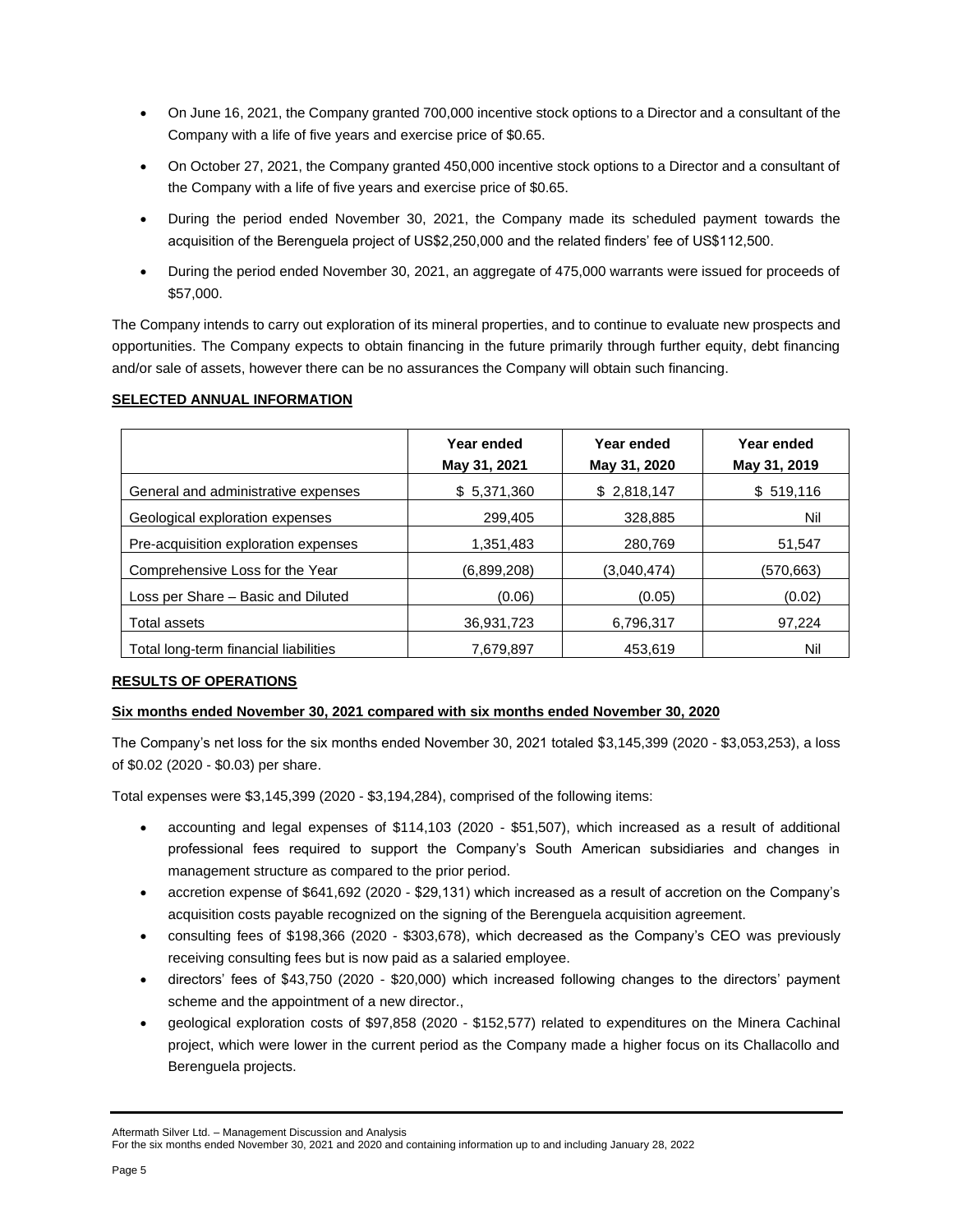- investor relations of \$142,972 (2020 \$242,340), which were higher in the comparative period as the Company undertook larger investor relations projects in the lead up to a financing closed during the year ended May 31, 2021.
- property investigation of \$626,798 (2020 \$776,282) was comprised of exploration expenditures on the Company's pre-acquisition projects, Challacollo and Berenguela. During the period ended November 30, 2021, the Company commenced a drill program on the Berenguela project.
- share-based payments of \$646,667 (2020 \$1,465,882) related to stock options granted and vested during the period.
- travel expenses of \$70,882 (2020 \$4,840) which increased a result of attendance at conferences and site visits to the Company's projects in South America.

### **Three months ended November 30, 2021 compared with three months ended November 30, 2020**

The following analysis discusses the variations in the Company's quarterly results but, as with most junior mineral exploration companies, the results of operations (including net losses) are not the main factor in establishing the financial health of the Company. Of additional significance are the exploration and evaluation assets in which the Company has, or may earn an interest, its working capital and how many shares it has outstanding. The variations seen over the quarters are primarily a result of the level of activity of the Company's ongoing property evaluation program and the timing and results of the Company's exploration activities on its then current properties. There are no general trends regarding the Company's quarterly results, and the Company's business of mineral exploration is sometimes seasonal depending on the geographical location of its mineral properties. Quarterly results can vary significantly depending on whether the Company has abandoned any properties or granted any stock options and these are the factors that account for material variations in the Company's quarterly net losses, none of which are predictable. The write-off of exploration and evaluation assets can also have a material effect on quarterly results as and when they occur. General operating costs other than the specific items noted above tend to be quite similar from period to period.

The Company's net loss for the three months ended November 30, 2021 totaled \$1,311,800 (2020 - \$2,156,299), a loss of \$0.01 (2020 - \$0.02) per share.

Total expenses were \$1,311,800 (2020 - \$2,279,330), comprised of the following significant items:

- accounting and legal expense of \$48,495 (2020 \$24,753) which increased as a result of additional professional fees required to support the Company's South American subsidiaries and changes in management structure as compared to the prior period.
- accretion expense of \$326,680 (2020 \$14,692) which increased as a result of accretion on the Company's acquisition costs payable recognized on the signing of the Berenguela acquisition agreement.
- consulting fees of \$81,320 (2020 \$215,748) which decreased as the Company's CEO was previously receiving consulting fees but is now paid as a salaried employee
- directors' fees of \$22,500 (2020 \$11,000) which increased following the appointment of a new director and new fee structure for directors from late fiscal 2021 ;
- geological exploration costs of \$42,035 (2020 \$67,430) which are related to exploration and evaluation activities on the Cachinal which was acquired during the year ended May 31, 2020;
- investor relations of \$68,103 (2020 \$78,805) which have decreased with the activity with respect to the corporate activity, financings and property acquisitions during the period;
- property investigation costs of \$463,563 (2020 \$642,547) in exploration and evaluation costs for the Challacollo and Berenguela projects, for which the acquisitions remain in progress.

Aftermath Silver Ltd. – Management Discussion and Analysis

```
For the six months ended November 30, 2021 and 2020 and containing information up to and including January 28, 2022
```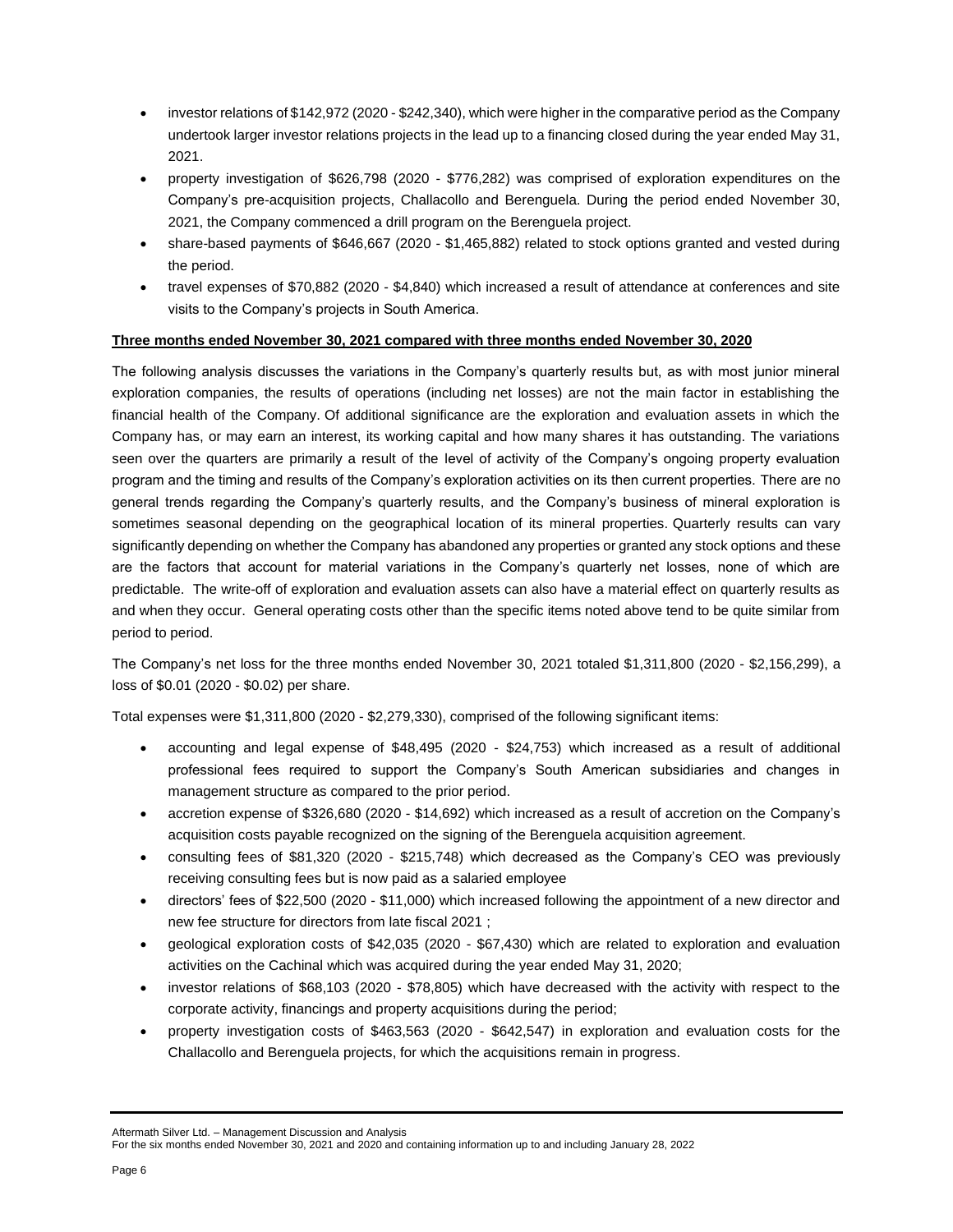- Share-based payments of \$195,774 (2020 \$1,137,104) related to stock options granted and vested during the period.
- Travel expenses of \$64,458 (2020 \$4,840) increased as the Company was able to attend some conferences and site visits in the late summer and fall while COVID-19 temporarily eased up.

### **Summary of Quarterly Results**

|                                    | <b>Quarter Ended</b><br>November 30,<br>2021 | <b>Quarter Ended</b><br>August 31,<br>2021 | <b>Quarter Ended</b><br>May 31, 2021 | <b>Quarter Ended</b><br>February 28,<br>2021 |
|------------------------------------|----------------------------------------------|--------------------------------------------|--------------------------------------|----------------------------------------------|
| Net Loss Attributable to Owners    | \$1,311,800                                  | \$1,833,599                                | \$1,576,561                          | \$2,251,403                                  |
| Loss per Share (Basic and Diluted) | \$0.01                                       | \$0.01                                     | \$0.01                               | \$0.02                                       |
| <b>Total Assets</b>                | \$32,616,882                                 | \$36,389,380                               | \$36,931,723                         | \$26,391,176                                 |
| <b>Total Long-term Liabilities</b> | \$5,106,983                                  | \$8,327,252                                | \$7,679,897                          | \$493,795                                    |
| Number of shares outstanding       | 135,575,401                                  | 135,563,863                                | 135,163,863                          | 132,694,069                                  |
| Cash Dividends Declared            | Nil                                          | Nil                                        | Nil                                  | Nil                                          |

|                                    | <b>Quarter Ended</b><br>November 30,<br>2020 | <b>Quarter Ended</b><br>August 31,<br>2020 | <b>Quarter Ended</b><br>May 31, 2020 | <b>Quarter Ended</b><br>February 29,<br>2020 |
|------------------------------------|----------------------------------------------|--------------------------------------------|--------------------------------------|----------------------------------------------|
| Net Loss Attributable to Owners    | \$2,156,299                                  | \$914,954                                  | \$518,607                            | \$1,409,777                                  |
| Loss per Share (Basic and Diluted) | \$0.02                                       | \$0.01                                     | \$0.01                               | \$0.02                                       |
| <b>Total Assets</b>                | \$26,594,391                                 | \$7,418,038                                | \$6,796,317                          | \$5,570,823                                  |
| <b>Total Long-term Liabilities</b> | \$480,223                                    | \$466,829                                  | \$453,619                            | \$560,837                                    |
| Number of shares outstanding       | 131,621,951                                  | 97,312,725                                 | 91,179,419                           | 77,314,419                                   |
| Cash Dividends Declared            | Nil                                          | Nil                                        | Nil                                  | Nil                                          |

### **Liquidity**

The Company had a working capital of \$3,798,745 as at November 30, 2021 (May 31, 2021 - \$8,813,391).

Cash used in operating activities during the six months ended November 30, 2021 was \$1,290,307 (2020 - \$1,819,321).

Cash used in investing activities during the six months ended November 30, 2021 was \$3,006,355 (2020 - \$2,469,968), and related to payments towards the Company's acquisition payable for the Berenguela Project.

Cash provided by financing activities during the six months ended November 30, 2021 was \$57,000 (2020 - \$17,572,122), comprised of \$57,000 (2020 - \$1,277,575) in proceeds from warrant exercises. The prior year also included a private placement of \$17,135,588 less share issuance costs of \$841,041.

At present, the Company's operations do not generate cash flow and its financial success is dependent on management's ability to discover economically viable mineral deposits and from successful financing efforts. The mineral exploration process can take many years and is subject to factors that are beyond the Company's control.

In order to finance the Company's exploration programs and to cover administrative and overhead expenses, the Company may raise money from equity sales and from optioning out its resource properties. The ability of the Company to carry out its planned business objectives is dependent on its ability to raise adequate financing from lenders, shareholders and other investors and/or generate operating profitability and positive cash flow. There can be no

Aftermath Silver Ltd. – Management Discussion and Analysis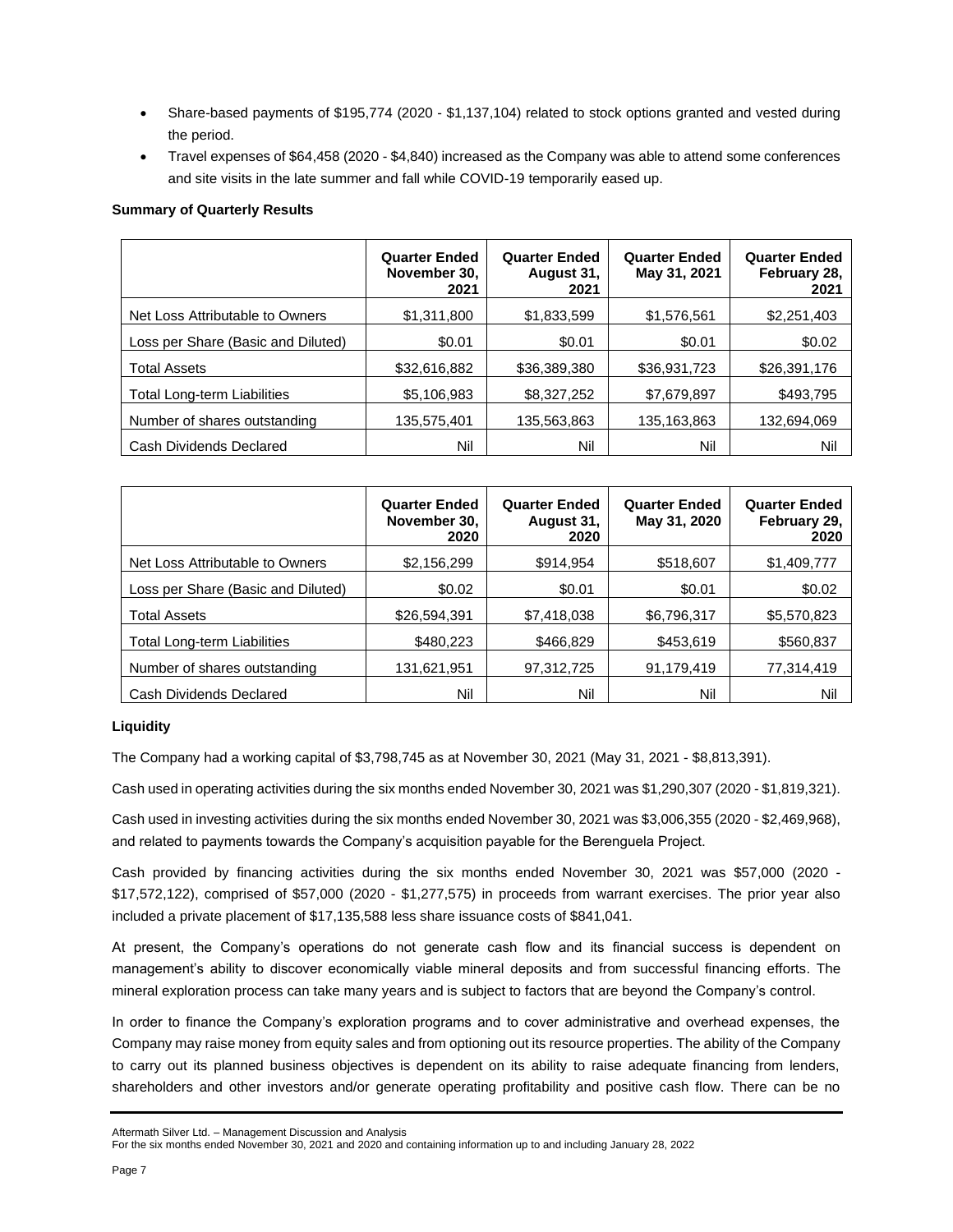assurances that the Company will continue to obtain the additional financial resources necessary and/or achieve profitability or positive cash flows. If the Company is unable to obtain adequate financing, the Company will be required to curtail operations, exploration, and development activities. These conditions are material uncertainties that cast significant doubt about the Company's ability to continue as a going concern.

The condensed consolidated interim financial statements for the six months ended November 30, 2021 do not reflect adjustments, which could be material, to the carrying value of assets and liabilities, which may be required should the Company be unable to continue as a going concern.

### **Use of Proceeds**

During the most recently completed fiscal year and up to the date of this MD&A, the Company completed the following financings:

- In October 2019, the Company raised \$2.45 million through a private placement.
- In November 2019, the Company raised \$3.25 million through a private placement.
- In May 2020, the Company raised \$1.50 million through a private placement.
- In September 2020, the Company raised \$17.15 million through a private placement.

The following table sets out a comparison of how the Company used the proceeds following the closing date, an explanation of the variances and the impact of the variance on the ability of the Company to achieve its business objectives and milestones.

| <b>Intended Use of Proceeds</b>                                                                                                            | <b>Actual Use of Proceeds</b>                                                                                                                                                                                                                                                                                                                                                                                                                                                                                                                                                                                                                                                                                                                                                                                                                                                                                                        |
|--------------------------------------------------------------------------------------------------------------------------------------------|--------------------------------------------------------------------------------------------------------------------------------------------------------------------------------------------------------------------------------------------------------------------------------------------------------------------------------------------------------------------------------------------------------------------------------------------------------------------------------------------------------------------------------------------------------------------------------------------------------------------------------------------------------------------------------------------------------------------------------------------------------------------------------------------------------------------------------------------------------------------------------------------------------------------------------------|
| To advance the Company's properties and for<br>general and administrative purposes.                                                        | During the period ended November 30, 2021, the Company<br>incurred total deferred acquisition payments and fees of \$Nil<br>towards the Berenguela project and \$Nil towards the Challacollo<br>project. The Company has incurred a total of \$2,493,842 in<br>mineral property acquisition costs for the Cachinal project and<br>\$22,533,888 in deferred acquisition costs towards the Challacollo<br>and Berenguela projects, of which \$5,842,621 was share based<br>and \$10,300,701 represented future obligations. The Company<br>has also accumulated a total of \$726,148 in exploration costs on<br>Cachinal project and \$2,259,050 in pre-acquisition<br>the<br>exploration costs on the Challacollo and Berenguela projects.<br>Remaining funds are to be spent on acquisition and exploration<br>costs on the Cachinal, Challacollo, and Berenguela properties,<br>generative exploration and general operating costs. |
| Explanation of variances and the impact of<br>variances on the ability of the Company to<br>achieve its business objectives and milestones | No material variances are identifiable to the Company. Proceeds<br>have been used as intended and to further acquisition and<br>exploration of the Cachinal and Challacollo properties while<br>meeting administrative requirements.                                                                                                                                                                                                                                                                                                                                                                                                                                                                                                                                                                                                                                                                                                 |

Aftermath Silver Ltd. – Management Discussion and Analysis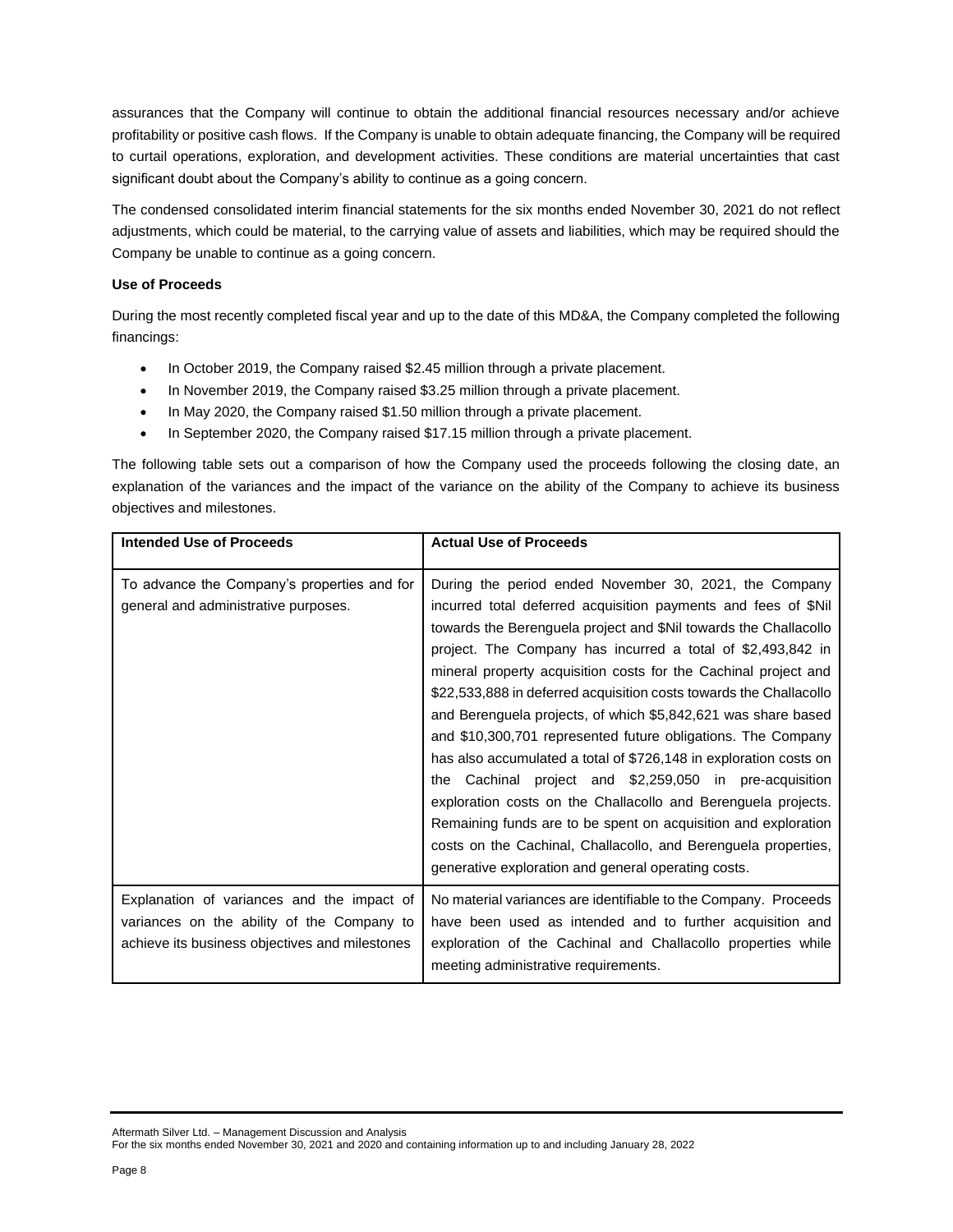### **Capital Resources**

As at November 30, 2021, the Company's share capital was \$38,632,990 (May 31, 2021 – \$38,575,990) representing 135,638,863 (May 31, 2021 – 135,163,863) issued and outstanding common shares without par value. Reserves were \$5,997,845 (May 31, 2021 – 5,351,178). The deficit was \$20,911,343 as at November 30, 2021 (May 31, 2021 – \$17,765,944). Accordingly, net assets were \$23,719,492 at November 30, 2021 (May 31, 2021 – \$26,161,224).

### **EXPLORATION OVERVIEW**

### **Cachinal Property**

The Cachinal low-sulphidation silver-gold epithermal deposit project is located in Chile's Antofagasta Region (Region II), about 40 km east of the Pan American Highway, in a nearly flat plain at an elevation of around 2,700 m above sea level, 16 km north of Austral Gold's Guanaco gold-silver mine.

During Q2 and Q3 2020, field-based exploration work at Cachinal was severely impacted by COVID-19 travel restrictions, both internationally between Canada and Chile and internally within Chile. Work has been largely confined to desk-top data review and exploration program planning.

During the year the Company has completed a detailed review of all historical data, including: the drill hole database, surface geochemical samples, geophysical data and interpretations. In mid-March, 2020, a short site visit was conducted to review Aftermath's planned drill hole locations in relation to historic, existing disturbances on the site. Wherever possible, to facilitate permitting, Aftermath's planned drilling will utilise historic drill pads.

On September 16, 2020, the Company released the results of the amended and restated mineral resource for the Cachinal Silver-Gold project. The CIM compliant Mineral Resource estimate is summarized in the table below.

Shallow drilling has defined the resource principally to a depth of 150 m below surface and provides sufficient evidence to interpret the presence of high-grade shoots within the vein system extending below the base of a potential open pit. Following these high-grade shoots to depth with drilling will be the initial focus of the Company's planned drilling. The oxidation level bottoms at about 120 – 150 m below surface; however, the down-dip extent of the mineralized structures remains unknown.

| <b>Classification</b> | <b>Material type</b> | <b>Tonnes</b><br>(Mt) | <b>Silver</b><br>(g/t) | Gold<br>(g/t) | <b>Silver</b><br>(Moz) | Gold<br>(Koz) |
|-----------------------|----------------------|-----------------------|------------------------|---------------|------------------------|---------------|
|                       | <b>Open Pit</b>      | 4.83                  | 97                     | 0.13          | 15.03                  | 20.05         |
| Indicated             | Underground          | 0.22                  | 182                    | 0.22          | 1.29                   | 1.65          |
|                       | <b>TOTAL</b>         | 5.05                  | 101                    | 0.13          | 16.32                  | 21.70         |
| <b>Inferred</b>       | <b>Open Pit</b>      | 0.17                  | 73                     | 0.07          | 0.41                   | 0.43          |
|                       | Underground          | 0.36                  | 180                    | 0.19          | 2.07                   | 2.18          |
|                       | <b>TOTAL</b>         | 0.53                  | 145                    | 0.15          | 2.48                   | 2.61          |

**Summary of the CIM Compliant Mineral Resource Estimate for the Cachinal Silver-Gold Project**

### **Notes on the Cachinal Mineral Resource Estimate**

For full details on the Cachinal Mineral Resource estimate please refer to the NI 43-101 technical report *titled "Independent Technical Report for the Cachinal Silver-Gold Project, Region II, Chile." By Qualified Persons G. Cole, (P.Geo) of SRK Consulting (Canada) Inc and S. Alvarado Casas, of Geoinvest SAC E.I.R.L. (Chile), dated September 11, 2020 with an effective date of August 10, 2020, filed on the Aftermath Silver SEDAR profile.*

Aftermath Silver Ltd. – Management Discussion and Analysis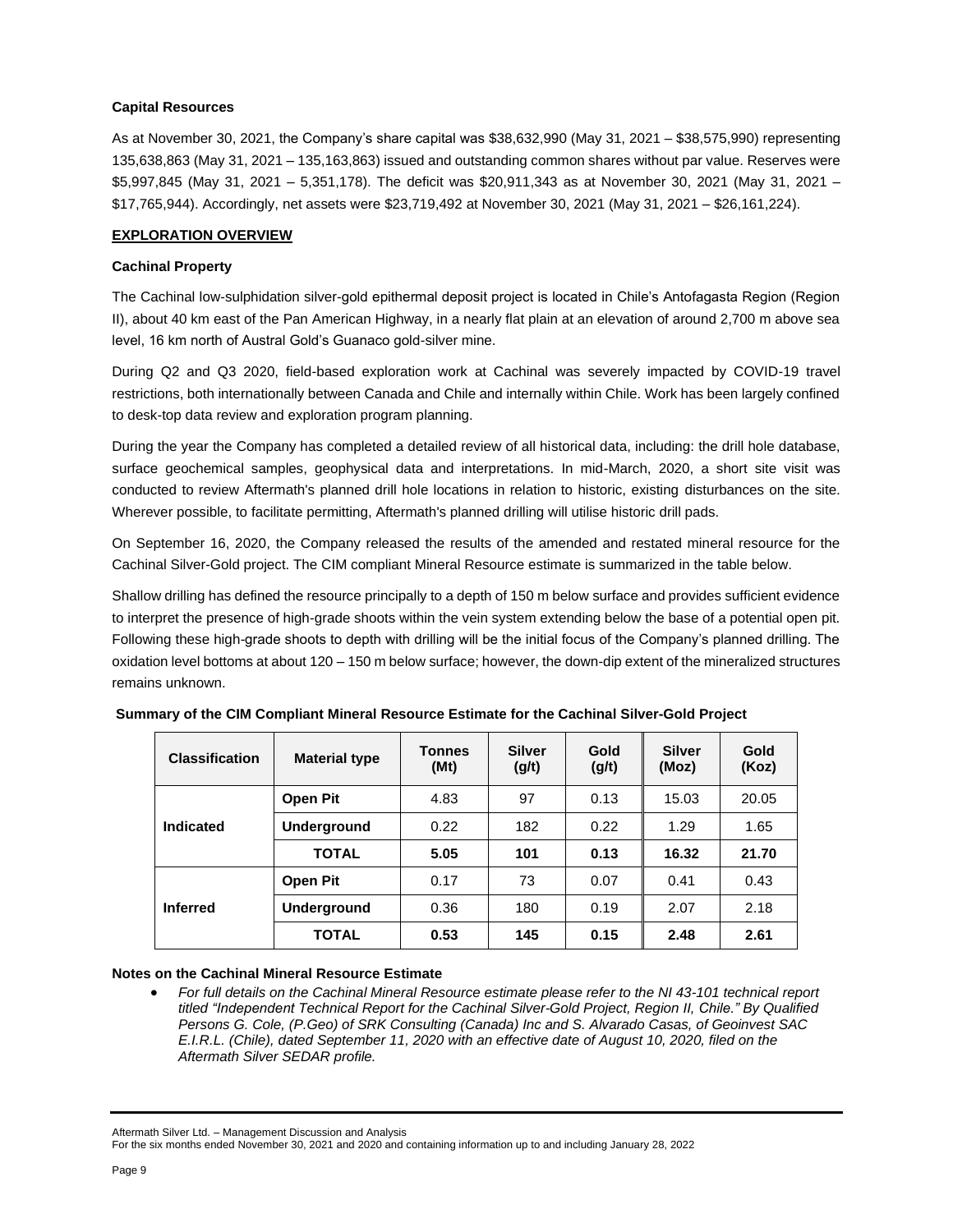- *Cachinal mineral resources were classified according to the CIM Definition Standards for Mineral Resources and Mineral Reserves (May 2014).*
- *Mineral Resources that are not Mineral Reserves do not have demonstrated economic viability.*
- *All figures have been rounded to reflect the relative accuracy of the estimates.*
- Cut-off grades are based on metal price assumptions of US\$22.00 / ounce of silver and US\$1,550 / ounce *of gold, and metallurgical recoveries of 85% for both silver and gold using milling and cyanide leaching.*
- *The portion of the Mineral Resources that has been determined to be amenable to extraction through Open Pit methods uses a cut-off's of 30 g/t Silver equivalent.*
- *The open pit Mineral Resource is constrained within Lerchs-Grossman optimised pit shells that assume mining dilution & losses of 2.5%, 50-degree overall slope angles, mining costs of \$2/t rock, general and administrative costs of \$2/t rock, processing costs of US\$15/t for processing using milling and cyanide leaching.*
- *The portion of the Mineral Resources deemed to be amenable to extraction through underground methods* are reported at a cut-off of 150 g/t Silver Equivalent. This assumes a mining cost of US\$90/t, general and *administrative costs of \$2/t and a processing costs of US\$15/t for agitated leaching.*

The Company advanced planning activities and defined an initial work program:

- 3D laser surveying of voids to better target the drilling;
- Executing infill and down dip drilling programs: RC and diamond drilling are planned;
- Obtain metallurgical samples and execute detailed metallurgical testing program;
- Identify and sample historic mineralized stock piles of broken (run of mine stock piles) and crushed material (leach pads);
- Extend existing soil geochemical surveys on the southern exploration tenement package; and
- Updating the geological mapping and review targets outside of known veins;

### **Challacollo Property**

Challacollo is an intermediate-sulphidation silver-gold epithermal deposit located in Region I in Northern Chile, 130 km southeast of the major port city of Iquique and 50 km south of the town of Pica. The project is approximately 30 km east of the Pan American Highway, via Teck Resources' Quebrada Blanca copper mine access road. High-voltage power transmission lines are located 15 to 30 km from the property, in part to service nearby mines of Collahuasi and Quebrada Blanca. The project includes water rights.

Previous drilling concentrated on the principal vein (Lolón vein) to a depth of about 200 m below surface. The Company will focus its initial exploration efforts on parallel vein systems, not included in the historic mineral resource, that have some preliminary drilling. The oxidation level bottoms at approximately 200 m below surface; however, the down-dip extent of the mineralized structures remains unknown. Gold and base metal grades are generally observed to increase at depth.

On December 15, 2020, the Company released the results of the amended and restated mineral resource for the Challacollo Silver-Gold project. The CIM compliant Mineral Resource estimate is summarized in the table below.

| Summary of the CIM Compliant Mineral Resource Estimate for the Challacollo Silver-Gold Project |  |
|------------------------------------------------------------------------------------------------|--|
|------------------------------------------------------------------------------------------------|--|

| <b>Classification</b> | <b>Material Type</b> | Tonnes (Kt) | Silver $(g/t)$ | Gold $(g/t)$ | Silver<br>(Koz) | Gold (Koz) |
|-----------------------|----------------------|-------------|----------------|--------------|-----------------|------------|
|                       | Open Pit             | 5,597       | 170            | 0.27         | 30,639          | 49         |
| <b>Indicated</b>      | Underground          | 1,043       | 134            | 0.29         | 4,510           | 10         |
|                       | <b>TOTAL</b>         | 6,640       | 165            | 0.27         | 35,150          | 58         |

Aftermath Silver Ltd. – Management Discussion and Analysis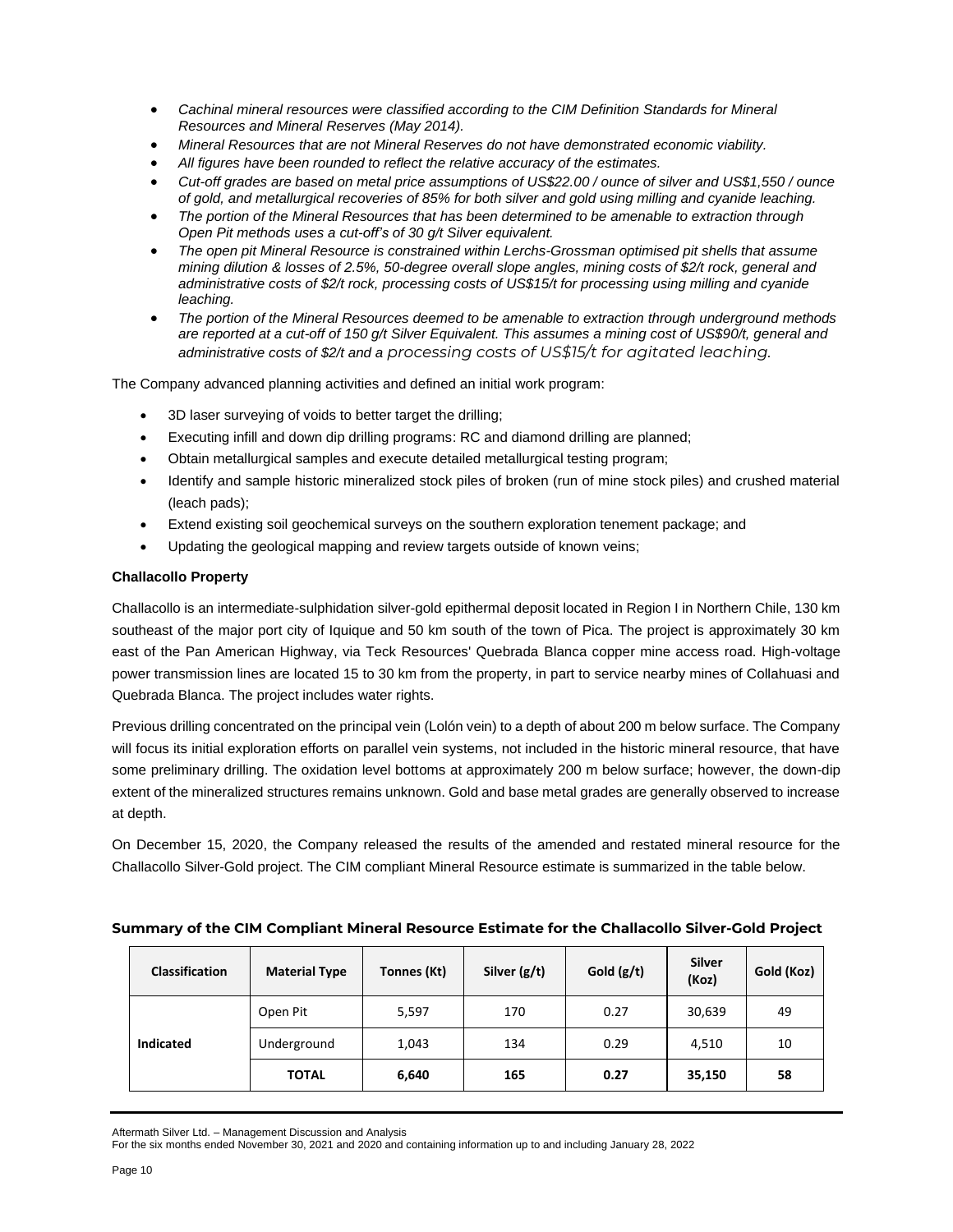|                 | Open Pit     | 2,360 | 117 | 0.15 | 8,912  | 11 |
|-----------------|--------------|-------|-----|------|--------|----|
| <b>Inferred</b> | Underground  | 443   | 157 | 0.26 | 2,232  |    |
|                 | <b>TOTAL</b> | 2,803 | 124 | 0.17 | 11,144 | 15 |

Source: Challacollo Technical report, with an effective date of December 15, 2020, titled "Challacollo Silver-Gold Mineral Resource Estimate" with an effective date of December 15, 2020

Notes on the Challacollo Mineral Resource Estimate

- *CIM Definition Standards (2014) were used for reporting the Mineral Resources.*
- *The effective date of the estimate is 30 November 2020.*
- *The Qualified Person is Dinara Nussipakynova, P.Geo., of AMC Mining Consultants (Canada) Ltd.*
- *Mineral Resources are constrained by an optimized pit shell at a long-term metal price of US\$20/oz Ag with recovery of 92% Ag and metal price of US\$1,400/oz Au with recovery of 75%.*
- *Silver equivalency formula is AgEq (g/t) = Ag (g/t) + 57.065 \*Au (g/t).*
- *The open pit mineral resources are based on a pit optimization using the following assumptions:*
	- Plant feed mining costs of US\$3.5/t and waste mining cost of \$2.5/t.
	- ⎯ *Processing costs of US\$17/t and General and Administration costs of \$2.5/t.*
	- ⎯ *Edge dilution of 7.5% and 100% mining recovery.*
	- ⎯ *45-degree slope angles*
	- Cut-off grade is 35 g/t AgEq g/t.
- *The underground mineral resources are reported within Datamine MSO stopes based on the following assumptions:*
	- ⎯ *Mining costs of US\$35/t.*
	- Processing costs of US\$17/t and General and Administration costs of US\$2.5/t.
	- ⎯ *Minimum width of 2.5 m*
	- ⎯ *No dilution or mining recovery.*
	- ⎯ *Cut-off grade is 93 AgEq g/t*
- *Bulk density used was 2.47 t/m3*
- *Drilling results up to 31 December 2016.*
- *Mineral Resources that are not Mineral Reserves do not have demonstrated economic viability.*
- *The numbers may not compute exactly due to rounding.*
- *Mineral Resources are depleted for historic mined out material.*

Further details supporting the geological model, estimation procedure, sampling and metallurgical testwork can be found in the NI 43-101 technical report.

Field work has been impacted by COVID-19 travel restrictions, both internationally between Canada and Chile and internally within Chile. During this time desk-top data reviews and exploration program planning has been completed, including the design of 4,500 m of drilling. On February 17, 2021 the Company announced that it had commenced sampling of 3,200 m of historic core previously not sampled. This is being conducted to ensure no previously unrecognized mineralization is identified and to have analytical data available for resource estimation for dilution studies. The available results published along with a review of historic hangingwall sampling in a News Release dated May 20, 2021. Sampling was completed at the end of June following a site closure due to regional COVID-19 Chilean Government mandated travel restrictions.

### **Berenguela Property**

Berenguela is an epithermal polymetallic carbonate-replacement deposit located in the Department Puno, in Southern Peru, between 4150 and 4280 meters above sea level. It is located 6 km north-east of the closest community of Santa Lucia, the nearest town. Berenguela is close to regional centres at Juliaca (1.5 hours drive) and Arequipa (4 hours drive), these cities have daily flights from Lima. The regional rail line passes through Santa Lucia, connecting to the port of Matarani on the Pacific coast. Santa Lucia is connected to the national grid at 220 Volts. The total concession land holding is 6,594 hectares.

Aftermath Silver Ltd. – Management Discussion and Analysis

For the six months ended November 30, 2021 and 2020 and containing information up to and including January 28, 2022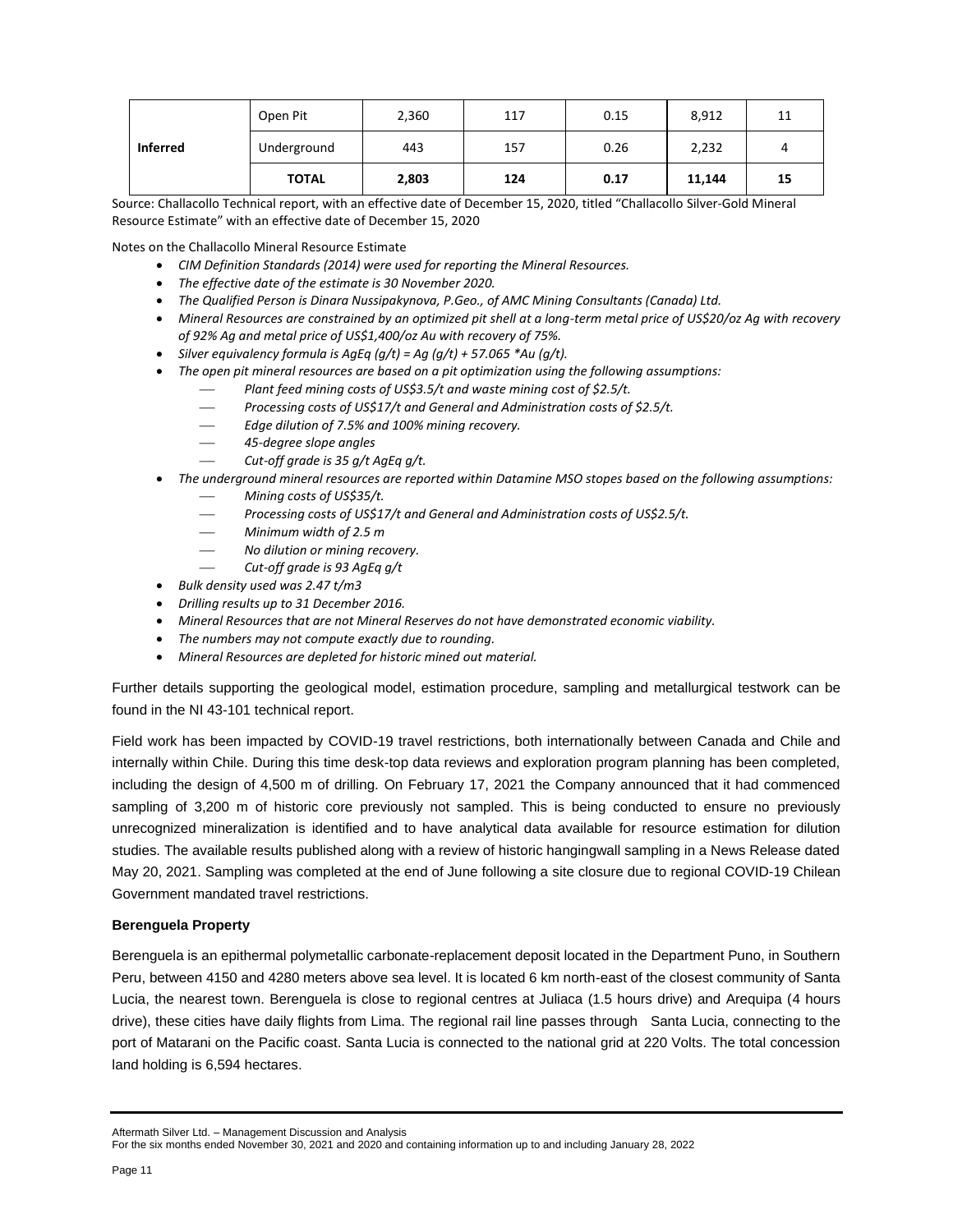The Company cautions that an independent Qualified Person ("QP"), as defined in National Instrument 43-101 ("NI 43- 101"), has not yet completed sufficient work on behalf of Aftermath Silver to classify the historic Berenguela resource estimate as a current Measured, Indicated or Inferred Mineral Resource, and Aftermath Silver is not treating the historical estimate as a current Mineral Resource. Aftermath Silver will need to validate previous work to produce a mineral resource that is current for CIM purposes.

| .                                             |            |                |                  |                            |              |                 |                 |
|-----------------------------------------------|------------|----------------|------------------|----------------------------|--------------|-----------------|-----------------|
| <b>Classification</b>                         | Tonnes (t) | Silver $(g/t)$ | Copper<br>$(\%)$ | <b>Manganese</b><br>$(\%)$ | Gold $(g/t)$ | Silver<br>(Koz) | Copper<br>(KIb) |
| <b>Measured</b>                               | 7,706,610  | 103.79         | 0.989            | 8.676                      | 0.335        | 25,717          | 168,040         |
| <b>Indicated</b>                              | 28.226,128 | 80.45          | 0.734            | 5.161                      | 0.296        | 73.009          | 456,465         |
| <b>Measured and</b><br><b>Indicated TOTAL</b> | 35,932,737 | 85.46          | 0.788            | 5.915                      | 0.304        | 98,725          | 624,505         |
| <b>Inferred</b>                               | 9,972,535  | 87.90          | 0.670            | 2.145                      | 0.203        | 28,183          | 147,242         |

**Summary of the Historic JORC-2012 Mineral Resource Estimate for the Berenguela Silver-Copper-Manganese**

### **Notes on the Historic Mineral Resource Estimate**

- *For full details see Valor Resources news release dated 30 January 2018 to the Australian Stock Exchange (ASX), which summarises the results presented in report titled "Technical Report and Updated Resource Estimate on the Berenguela Project, Department of Puno – Peru, JORC – 2012 Compliance" to Valor Resources by Mr Marcelo Batelochi, independent consultant, MAusIMM Competent Person*
- *JORC 2012 definitions were followed for the Historic Mineral Resources.*
- *Grades are estimated by the Ordinary Kriging interpolation method using capped composite samples.*
- *Bulk density has been estimated by Nearest Neighbour method and the average value is 2.82g/cm3.*
- *The Historic Mineral Resources uses a copper equivalent cut off of 0.5%, copper equivalents ("CuEq") were based on the formula CuEq (%) = Cu (%) + ((Ag (g/t) / 10000) in ounces x Ag price x silver recovery) / (Cu price x Cu recovery) + (Zn% x Zn price x Zn recovery) / (Cu price x Cu recovery). Assuming: Ag price \$16.795/oz and Zn \$3,150/t and recoveries of Ag 50%, Cu 85% and Zn 80%. Mn grades are not considered for CuEq calculations.*
- *Numbers may not add/multiply due to rounding.*

An NI 43-101 Technical Report on the Berenguela property titled "Berenguela Silver-Copper-Manganese Property Update" was filed on SEDAR on February 25, 2021, authored by independent QP's J.M. Shannon P.Geo, M.A. Batelochi MAusIMM (CP), and G.S. Lane FAusIMM, and has an effective date of February 18, 2021.

The Company sourced a Peruvian drilling company for Berenguela, AK Drilling of Lima, and initiated drilling an initial 6,600m phase 1 program on  $7<sup>th</sup>$  December 2021 (refer company NR of  $7<sup>th</sup>$  December 2021).

The phase 1 program focuses on the following key objectives:

- 1. Metallurgical sample collection. PQ-diameter diamond core holes are planned to collect mineralized material in specific areas of the Berenguela deposit to generate three metallurgical composites (low, medium and high-grade);
- 2. HQ-diameter diamond core holes for resource conversion and confirmation drilling around previous RC drill holes;

As of 21<sup>st</sup> January 2022,18 holes have been completed for a total of 1,509.75 m of drilling consisting of 8 "PQ" holes and 10 "HQ" holes.

Several Engineering trade off studies prior to the commencement of metallurgical testwork are in progress.

Aftermath Silver Ltd. – Management Discussion and Analysis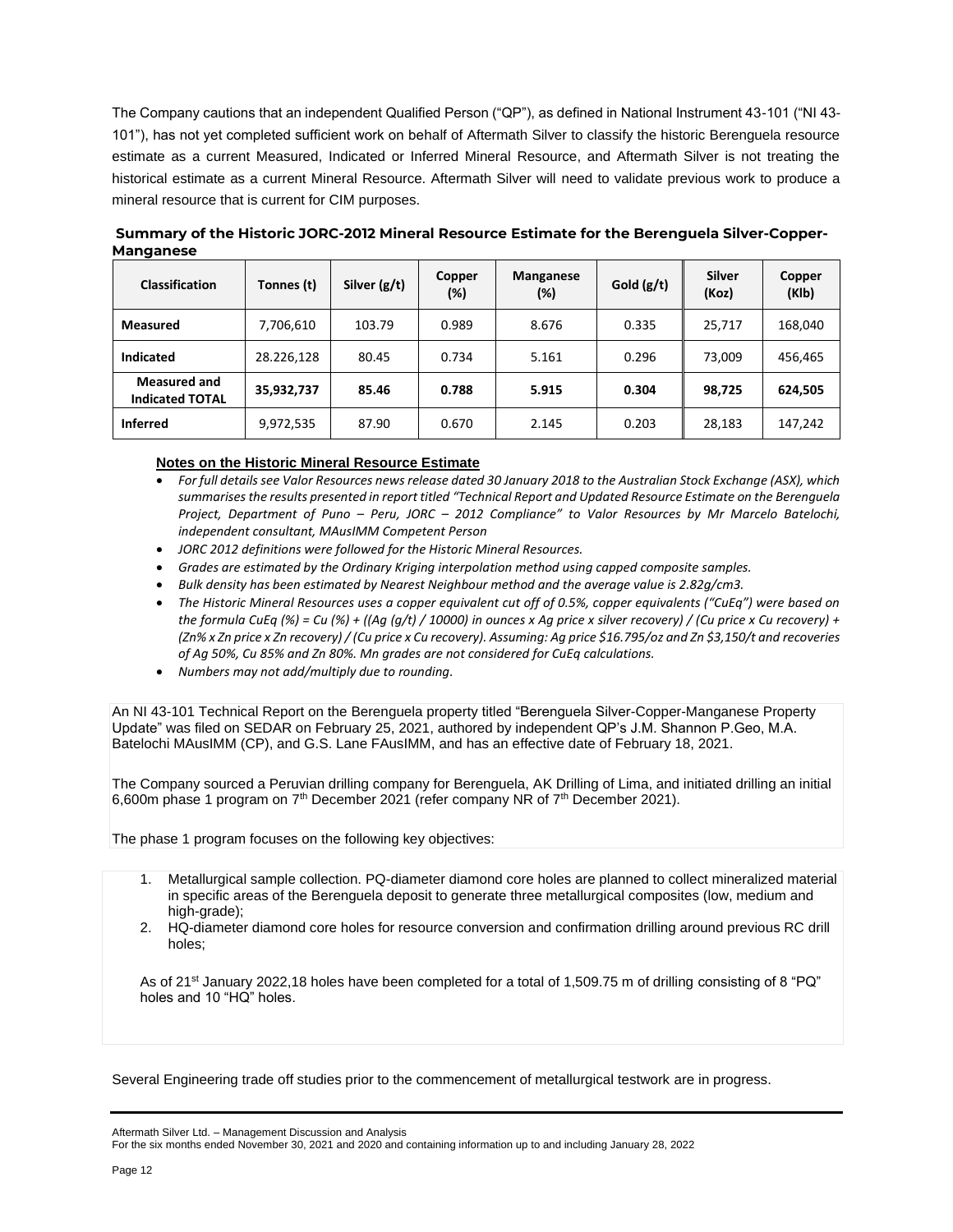### **RISK FACTORS**

The Company is in the business of acquiring, exploring and, if warranted, developing and exploiting natural resource properties. Due to the nature of the Company's proposed business and the present stage of exploration of its mineral properties (which are primarily exploration properties with no known resources or reserves), the following risk factors, among others, will apply:

*Resource exploration and development is generally a speculative business:* Resource exploration and development is a speculative business and involves a high degree of risk, including, among other things, unprofitable efforts resulting not only from the failure to discover mineral deposits but from finding mineral deposits which, though present, are insufficient in size to return a profit from production. The marketability of natural resources that may be acquired or discovered by the Company will be affected by numerous factors beyond the control of the Company. These factors include market fluctuations, the proximity and capacity of natural resource markets, government regulations, including regulations relating to prices, taxes, royalties, land use, importing and exporting of minerals and environmental protection. The exact effect of these factors cannot be accurately predicted, but the combination of these factors may result in the Company not receiving an adequate return on invested capital**.** 

**There are no known reserves on the Company's property. The vast majority of exploration projects do not result in the discovery of commercially mineable deposits of ore.** Substantial expenditures are required to establish ore reserves through drilling and metallurgical and other testing techniques, determine metal content and metallurgical recovery processes to extract metal from the ore, and construct, renovate or expand mining and processing facilities. No assurance can be given that any level of recovery of ore reserves will be realized or that any identified mineral deposit, even if it is established to contain an estimated resource, will ever qualify as a commercial mineable ore body which can be legally and economically exploited. The great majority of exploration projects do not result in the discovery of commercially mineable deposits of ore.

*Fluctuation of metal prices:* Even if commercial quantities of mineral deposits are discovered by the Company, there is no guarantee that a profitable market will exist for the sale of the metals produced. Factors beyond the control of the Company may affect the marketability of any substances discovered. The prices of various metals have experienced significant movement over short periods of time, and are affected by numerous factors beyond the control of the Company, including international economic and political trends, expectations of inflation, currency exchange fluctuations, interest rates and global or regional consumption patterns, speculative activities and increased production due to improved mining and production methods. The supply of and demand for metals are affected by various factors, including political events, economic conditions and production costs in major producing regions. There can be no assurance that the price of any commodities will be such that any of the properties in which the Company has, or has the right to acquire, an interest may be mined at a profit.

*General economic conditions:* The recent unprecedented events in global financial markets have had a profound impact on the global economy. Many industries, including the gold and base metal mining industry, are impacted by these market conditions. Some of the key impacts of the current financial market turmoil include contraction in credit markets resulting in a widening of credit risk, devaluations and high volatility in global equity, commodity, foreign exchange and precious metal markets, and a lack of market liquidity. A continued or worsened slowdown in the financial markets or other economic conditions, including but not limited to, consumer spending, employment rates, business conditions, inflation, fuel and energy costs, consumer debt levels, lack of available credit, the state of the financial markets, interest rates, and tax rates may adversely affect the Company's growth and profitability. Specifically:

• the global credit/liquidity crisis could impact the cost and availability of financing and the Company's overall liquidity

Aftermath Silver Ltd. – Management Discussion and Analysis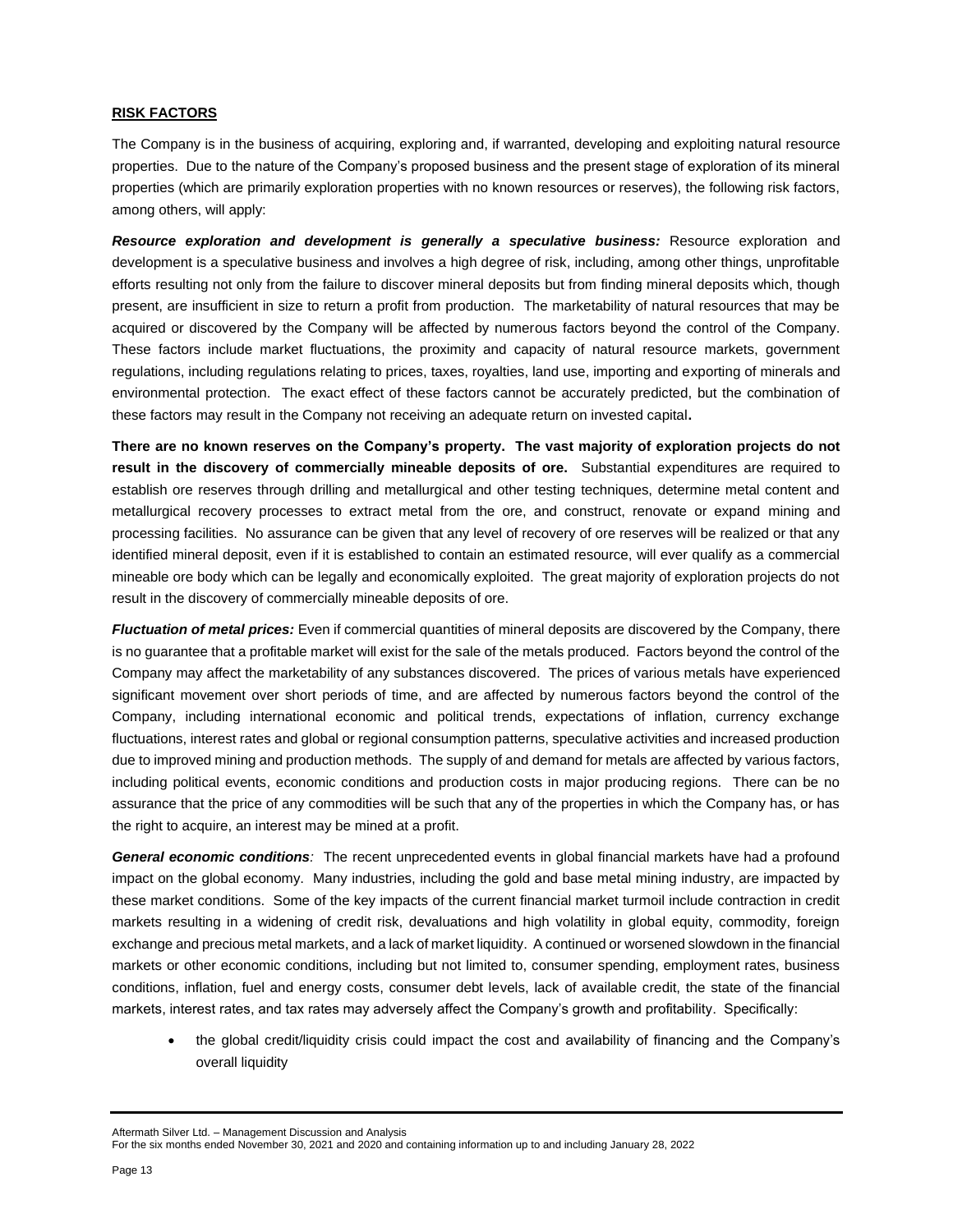- the volatility of precious and base metal prices may impact the Company's future revenues, profits and cash flow
- volatile energy prices, commodity and consumables prices and currency exchange rates impact potential production costs
- the devaluation and volatility of global stock markets impacts the valuation of the Company's common shares, which may impact the Company's ability to raise funds through the issuance of equity securities

These factors could have a material adverse effect on the Company's financial condition and results of operations.

**Share Price Volatility:** During the past three years, worldwide securities markets, particularly those in the United States and Canada, have experienced a high level of price and volume volatility, and the market price of securities of many companies, particularly those considered exploration or development stage companies, have experienced unprecedented declines in price which have not necessarily been related to the operating performance, underlying asset values or prospects of such companies. Most significantly, the share prices of junior natural resource companies have experienced an unprecedented decline in value and there has been a significant decline in the number of buyers willing to purchase such securities. In addition, significantly higher redemptions by holders of mutual funds has forced many of such funds (including those holding the Company's securities) to sell such securities at any price. **As a consequence, market forces may render it difficult or impossible for the Company to secure places to purchase new share issues at a price which will not lead to severe dilution to existing shareholders, or at all.** Therefore, there can be no assurance that significant fluctuations in the trading price of the Company's common shares will not occur, or that such fluctuations will not materially adversely impact on the Company's ability to raise equity funding without significant dilution to its existing shareholders, or at all.

*Financing risks*: The Company has limited financial resources, has no source of operating cash flow and has no assurance that additional funding will be available to it for further exploration and development of its projects or to fulfill its obligations under any applicable agreements. There can be no assurance that the Company will be able to obtain adequate financing in the future or that the terms of such financing will be favorable. Failure to obtain such additional financing could result in delay or indefinite postponement of further exploration and development of its projects with the possible loss of such properties.

Financings are subject to regulatory review and approval. The Company cannot guarantee that such approval will be obtained and/or will be obtained without amendment to the terms of the financing.

*Insufficient financial resources*: There is substantial doubt that the Company can continue due to its limited working capital. The Company may not acquire sufficient financial resources to undertake by itself the acquisition, exploration and development of all of its planned acquisition, exploration and development programs. Future property acquisitions and the development of the Company's properties will therefore depend upon the Company's ability to obtain financing through the joint venturing of projects, private placement financing, public financing, short or long term borrowings or other means. There is no assurance that the Company will be successful in obtaining the required financing. Failure to raise the required funds could result in the Company losing, or being required to dispose of, its interest in its properties.

*Dilution to the Company's existing shareholders*: The Company will require additional equity financing to be raised in the future. The Company may issue securities at less than favorable terms to raise sufficient capital to fund its business plan. Any transaction involving the issuance of equity securities or securities convertible into common shares would result in dilution, possibly substantial, to present and prospective holders of common shares.

Aftermath Silver Ltd. – Management Discussion and Analysis

For the six months ended November 30, 2021 and 2020 and containing information up to and including January 28, 2022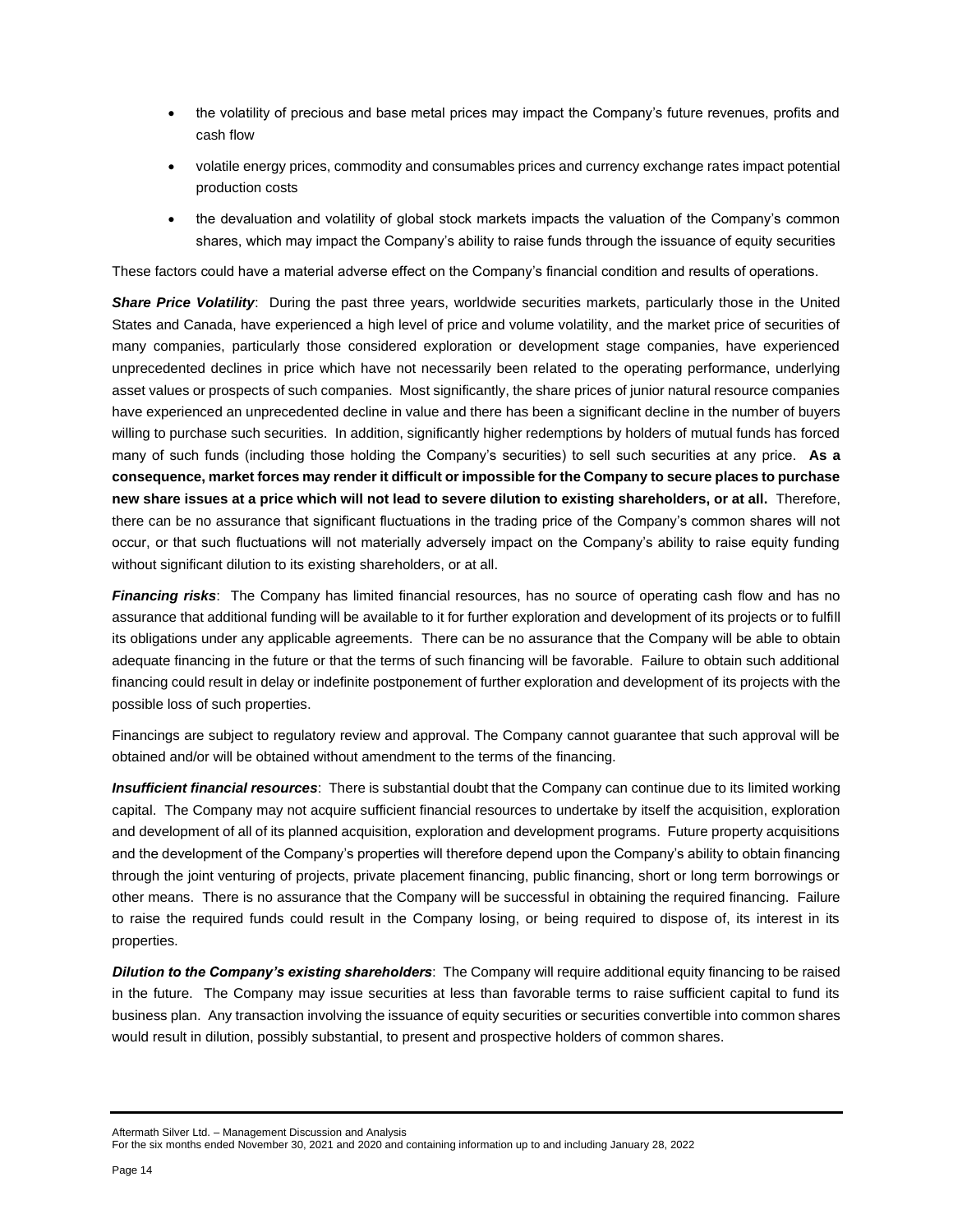**Increased costs**: Management anticipates that costs at the Company's projects will frequently be subject to variation from one year to the next due to a number of factors, such as the results of ongoing exploration activities (positive or negative), changes in the nature of mineralization encountered, and revisions to exploration programs, if any, in response to the foregoing. In addition, exploration program costs are affected by the price of commodities such as fuel, rubber and electricity and the availability (or otherwise) of consultants and drilling contractors. Increases in the prices of such commodities or a scarcity of consultants or drilling contractors could render the costs of exploration programs to increase significantly over those budgeted. A material increase in costs for any significant exploration programs could have a significant effect on the Company's operating funds and ability to continue its planned exploration programs.

*Mining industry is intensely competitive***:** The Company's business of the acquisition, exploration and development of mineral properties is intensely competitive. The Company may be at a competitive disadvantage in acquiring additional mining properties because it must compete with other individuals and companies, many of which have greater financial resources, operational experience and technical capabilities than the Company. Increased competition could adversely affect the Company's ability to attract necessary capital funding or acquire suitable producing properties or prospects for mineral exploration in the future.

*Permits and Licenses*: The operations of the Company will require licenses and permits from various governmental authorities. There can be no assurance that the Company will be able to obtain all necessary licenses and permits that may be required to carry out exploration, development and mining operations at its projects, on reasonable terms or at all. Delays or a failure to obtain such licenses and permits or a failure to comply with the terms of any such licenses and permits that the Company does obtain, could have a material adverse effect on the Company.

Agreements with property vendors are subject to regulatory and/or shareholder approval. The Company cannot guarantee that such approval will be obtained and/or will be obtained without amendment to the terms of the proposed agreement.

*Government regulation:* Any exploration, development or mining operations carried on by the Company, will be subject to government legislation, policies and controls relating to prospecting, development, production, environmental protection, mining taxes and labour standards. In addition, the profitability of any mining prospect is affected by the market for precious and/or base metals which is influenced by many factors including changing production costs, the supply and demand for metals, the rate of inflation, the inventory of metal producing corporations, the political environment and changes in international investment patterns.

*Environmental restrictions***:** The activities of the Company are subject to environmental regulations by government agencies. Environmental legislation generally provides for restrictions and prohibitions on spills, releases or emissions into the air, discharges into water, management of waste, management of hazardous substances, protection of natural resources, antiquities and endangered species and reclamation of lands disturbed by mining operations. Certain types of operations require the submission and approval of environmental impact assessments. Environmental legislation is evolving in a manner which means stricter standards, and enforcement, fines and penalties for non-compliance are more stringent. Environmental assessments of proposed projects carry a heightened degree of responsibility for companies and directors, officers and employees. The cost of compliance with changes in governmental regulations has a potential to reduce the profitability of operations.

*Foreign countries and political risk:* All of the mineral properties held by the Company are located in jurisdictions where mineral exploration and mining activities may be affected in varying degrees by political instability, expropriation of property and changes in government regulations such as tax laws, business laws, environmental laws and mining laws, affecting the Company's business. Any changes in regulations or shifts in political conditions are beyond the control of the Company and may adversely affect its business, or if significant enough, may make it impossible to

Aftermath Silver Ltd. – Management Discussion and Analysis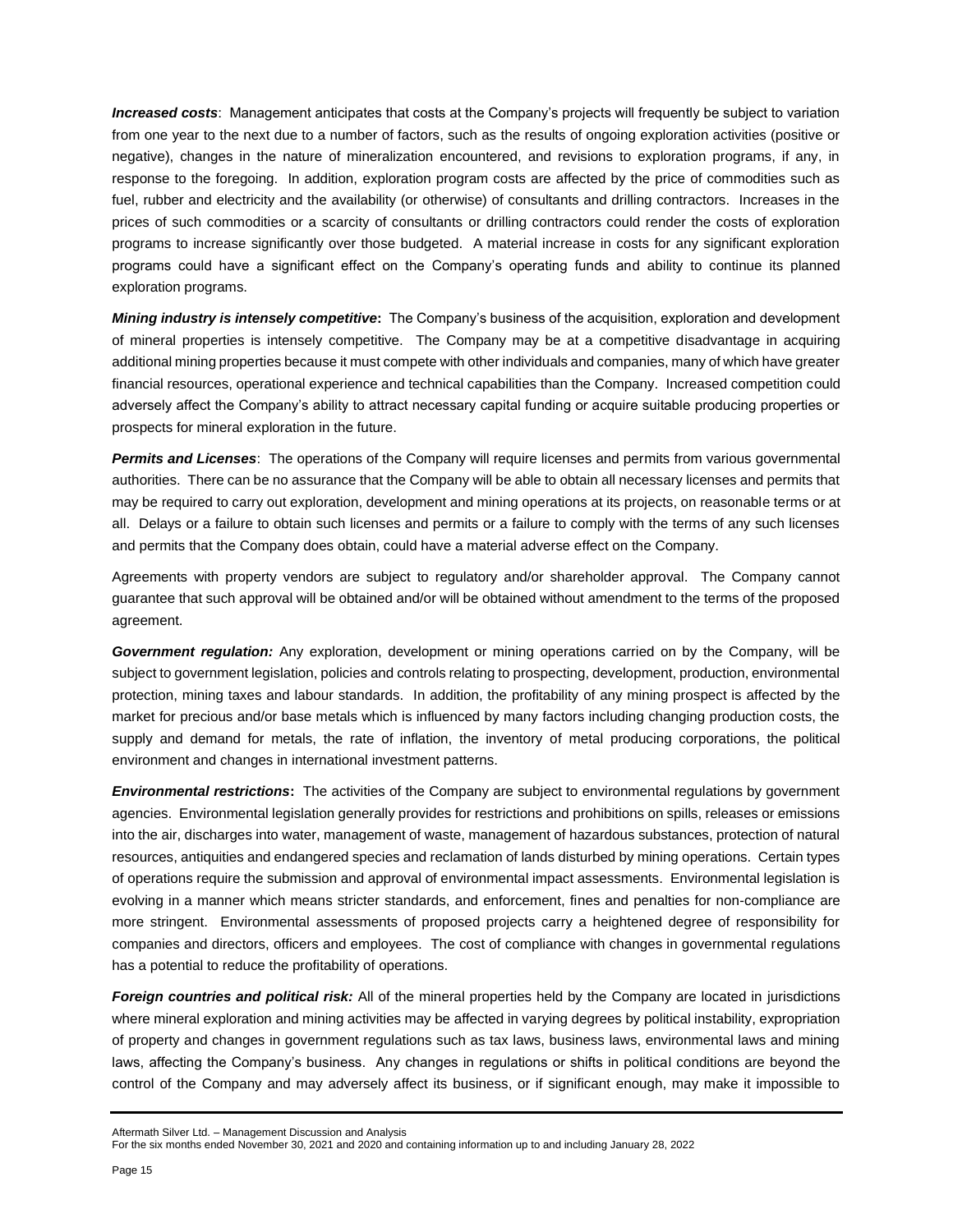continue to operate in the country. Operations may be affected in varying degrees by government regulations with respect to restrictions on production, price controls, foreign exchange restrictions, export controls, income taxes, expropriation of property, environmental legislation and mine safety.

*Dependence upon others and key personnel:* The success of the Company's operations will depend upon numerous factors, many of which are beyond the Company's control, including (i) the ability to design and carry out appropriate exploration programs on its mineral properties; (ii) the ability to produce minerals from any mineral deposits that may be located; (iii) the ability to attract and retain additional key personnel in exploration, marketing, mine development and finance; and (iv) the ability and the operating resources to develop and maintain the properties held by the Company. These and other factors will require the use of outside suppliers as well as the talents and efforts of the Company and its consultants and employees. There can be no assurance of success with any or all of these factors on which the Company's operations will depend, or that the Company will be successful in finding and retaining the necessary employees, personnel and/or consultants in order to be able to successfully carry out such activities.

*Currency fluctuations:* The Company presently maintains its accounts in Canadian dollars. Due to the nature of its operations in foreign jurisdictions, the Company also maintains accounts in U.S. dollars. The Company's operations and proposed exploration expenditures in Alaska and Mexico are denominated in U.S. dollars and Mexican pesos, making it subject to foreign currency fluctuations. Such fluctuations are out of its control and may materially adversely affect the Company's financial position and results.

*Surface rights and access:* Although the Company acquires the rights to some or all of the minerals in the ground subject to the tenures that it acquires, or has a right to acquire, in most cases it does not thereby acquire any rights to, or ownership of, the surface to the areas covered by its mineral tenures. In such cases, applicable mining laws usually provide for rights of access to the surface for the purpose of carrying on mining activities, however, the enforcement of such rights through the applicable courts can be costly and time consuming. In areas where there are no existing surface rights holders, this does not usually cause a problem, as there are no impediments to surface access. However, in areas where there are local populations or land owners (as with many of the Company's properties), it is necessary, as a practical matter, to negotiate surface access. There can be no guarantee that, despite having the right at law to access the surface and carry on exploration and mining activities, the Company will be able to negotiate a satisfactory agreement with any such existing landowners/occupiers for such access, and therefore it may be unable to carry out mining activities. In addition, in circumstances where such access is denied, or no agreement can be reached, the Company may need to rely on the assistance of local officials or the courts in such jurisdiction. The Company has not, to date, experienced any problems in gaining access to its property.

*Title matters:* Although the Company has taken steps to verify the title to the mineral properties in which it has or has a right to acquire an interest in accordance with industry standards for the current stage of exploration of such properties, these procedures do not guarantee title (whether of the Company or of any underlying vendor(s) from whom the Company may be acquiring its interest). Title to mineral properties may be subject to unregistered prior agreements or transfers, and may also be affected by undetected defects or the rights of indigenous peoples.

*Acquisition of mineral concessions under agreements:* The agreements pursuant to which the Company has the right to acquire a number of its properties provide that the Company must make a series of cash payments and/or share issuances over certain time periods, expend certain minimum amounts on the exploration of the properties or contribute its share of ongoing expenditures. The Company does not presently have the financial resources required to make all payments and complete all expenditure obligations under its all of its various property acquisition agreements over their full term. Failure by the Company to make such payments, issue such shares or make such expenditures in a timely fashion may result in the Company losing its interest in such properties. There can be no assurance that the Company will have, or be able to obtain, the necessary financial resources to be able to maintain all of its property agreements

Aftermath Silver Ltd. – Management Discussion and Analysis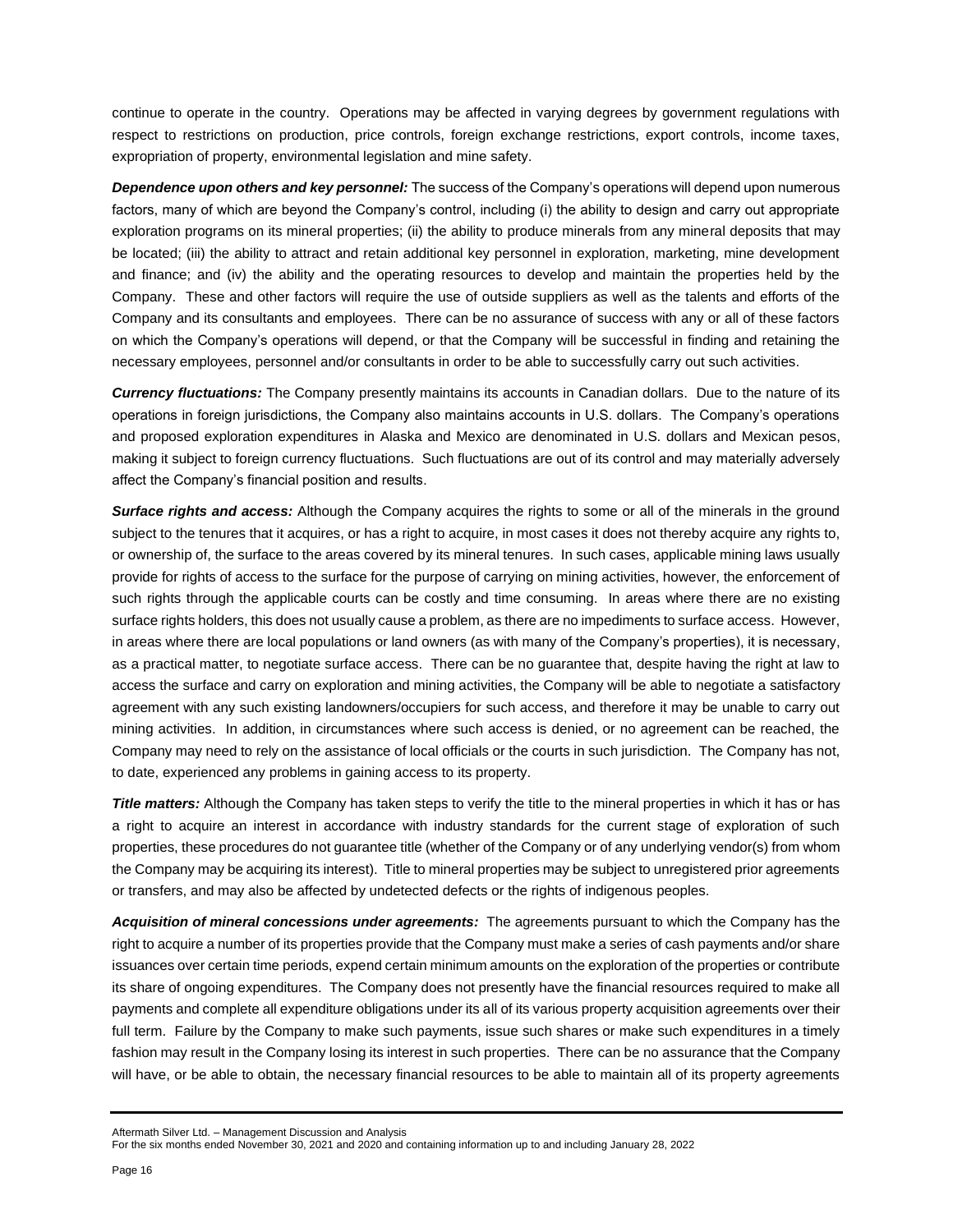in good standing, or to be able to comply with all of its obligations thereunder, with the result that the Company could forfeit its interest in one or more of its mineral properties.

*Exploration and mining risks***:** Fires, power outages, labour disruptions, flooding, explosions, cave-ins, landslides and the inability to obtain suitable or adequate machinery, equipment or labour are other risks involved in the operation of mines and the conduct of exploration programs. Substantial expenditures are required to establish reserves through drilling, to develop metallurgical processes, to develop the mining and processing facilities and infrastructure at any site chosen for mining. Although substantial benefits may be derived from the discovery of a major mineralized deposit, no assurance can be given that minerals will be discovered in sufficient quantities to justify commercial operations or that funds required for development can be obtained on a timely basis. The economics of developing mineral properties is affected by many factors including the cost of operations, variations of the grade of ore mined, fluctuations in the price of gold or other minerals produced, costs of processing equipment and such other factors as government regulations, including regulations relating to royalties, allowable production, importing and exporting of minerals and environmental protection. In addition, the grade of mineralization ultimately mined may differ from that indicated by drilling results and such differences could be material. Short term factors, such as the need for orderly development of ore bodies or the processing of new or different grades, may have an adverse effect on mining operations and on the results of operations. There can be no assurance that minerals recovered in small scale laboratory tests will be duplicated in large scale tests under on-site conditions or in production scale operations. Material changes in geological resources, grades, stripping ratios or recovery rates may affect the economic viability of projects.

*Regulatory requirements***:** The activities of the Company are subject to extensive regulations governing various matters, including environmental protection, management and use of toxic substances and explosives, management of natural resources, exploration, development of mines, production and post-closure reclamation, exports, price controls, taxation, regulations concerning business dealings with indigenous peoples, labour standards on occupational health and safety, including mine safety, and historic and cultural preservation. Failure to comply with applicable laws and regulations may result in civil or criminal fines or penalties, enforcement actions thereunder, including orders issued by regulatory or judicial authorities causing operations to cease or be curtailed, and may include corrective measures requiring capital expenditures, installation of additional equipment, or remedial actions, any of which could result in the Company incurring significant expenditures. The Company may also be required to compensate those suffering loss or damage by reason of a breach of such laws, regulations or permitting requirements. It is also possible that future laws and regulations, or more stringent enforcement of current laws and regulations by governmental authorities, could cause additional expense, capital expenditures, restrictions on or suspension of the Company's operations and delays in the exploration and development of the Company's properties.

*Limited experience with development-stage mining operations:* The Company has very limited experience in placing mineral resource properties into production, and its ability to do so will be dependent upon using the services of appropriately experienced personnel or entering into agreements with other major resource companies that can provide such expertise. There can be no assurance that the Company will have available to it the necessary expertise when and if it places its resource properties into production.

*Uncertainty of resource estimates/reserves*: Unless otherwise indicated, mineralization figures presented in the Company's filings with securities regulatory authorities, press releases and other public statements that may be made from time to time are based upon estimates made by Company personnel and independent geologists. These estimates are imprecise and depend upon geological interpretation and statistical inferences drawn from drilling and sampling analysis, which may prove to be unreliable. There can be no assurance that:

- these estimates will be accurate;
- reserves, resource or other mineralization figures will be accurate; or

#### Aftermath Silver Ltd. – Management Discussion and Analysis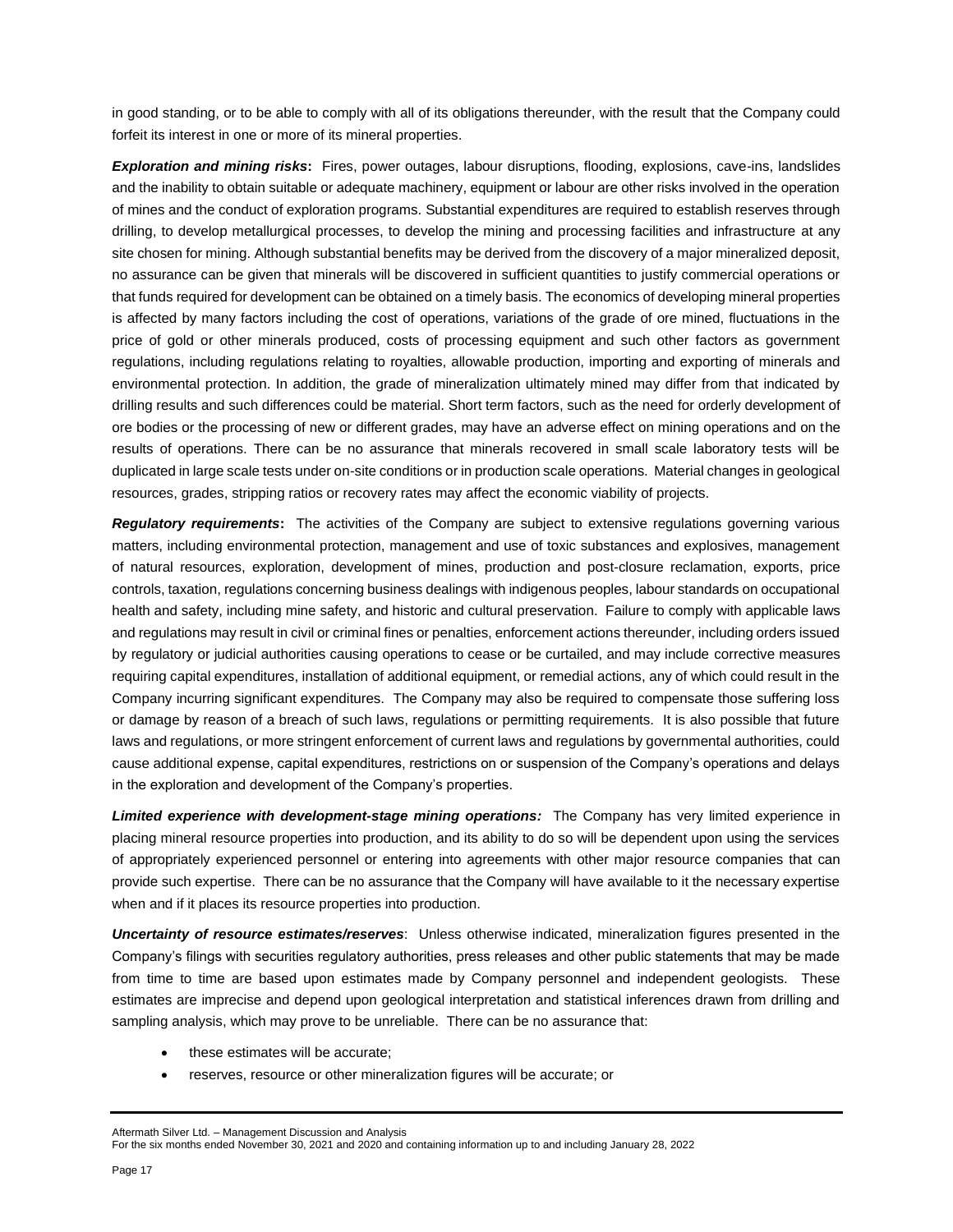• this mineralization could be mined or processed profitably.

Because the Company has not commenced production at any of its properties, and has not defined or delineated any proven or probable reserves on any of its properties, mineralization estimates for the Company's properties may require adjustments or downward revisions based upon further exploration or development work or actual production experience. In addition, the grade of ore ultimately mined, if any, may differ from that indicated by drilling results. There can be no assurance that minerals recovered in small-scale tests will be duplicated in large-scale tests under on-site conditions or in production scale. The resource estimates contained in the Company's filings with securities regulatory authorities, press releases and other public statements that may be made from time to time have been determined and valued based on assumed future prices, cut-off grades and operating costs that may prove to be inaccurate. Extended declines in market prices for base metals may render portions of the Company's mineralization uneconomic and result in reduced reported mineralization. Any material reductions in estimates of mineralization, or of the Company's ability to extract this mineralization, could have a material adverse effect on the Company's results of operations or financial condition. **The Company has not established the presence of any resources or any proven or probable reserves at any of its mineral properties. There can be no assurance that subsequent testing or future studies will establish any resources or proven or probable reserves at the Company's properties. The failure to establish proven or probable reserves could restrict the Company's ability to successfully implement its strategies for long-term growth**.

*No assurance of profitability:* The Company has no history of earnings and, due to the nature of its business there can be no assurance that the Company will ever be profitable. The Company does not anticipate paying dividends in the foreseeable future. The only present source of funds available to the Company is from the sale of its common shares or, possibly, from the sale or optioning of a portion of its interest in its mineral properties. Even if the results of exploration are encouraging, the Company may not have sufficient funds to conduct the further exploration that may be necessary to determine whether or not a commercially mineable deposit exists. While the Company may generate additional working capital through further equity offerings or through the sale or possible syndication of its properties, there can be no assurance that any such funds will be available on favorable terms, or at all. At present, it is impossible to determine what amounts of additional funds, if any, may be required. Failure to raise such additional capital could put the continued viability of the Company at risk.

*Uninsured or uninsurable risks:* Exploration, development and mining operations involve various hazards, including environmental hazards, industrial accidents, metallurgical and other processing problems, unusual or unexpected rock formations, structural cave-ins or slides, flooding, fires, metal losses and periodic interruptions due to inclement or hazardous weather conditions. These risks could result in damage to or destruction of mineral properties, facilities or other property, personal injury, environmental damage, delays in operations, increased cost of operations, monetary losses and possible legal liability. The Company may not be able to obtain insurance to cover these risks at economically feasible premiums or at all. The Company may elect not to insure where premium costs are disproportionate to the Company's perception of the relevant risks. The payment of such insurance premiums and of such liabilities would reduce the funds available for exploration and production activities.

*Enforcement of civil liabilities***:** A portion of the assets of the Company and its subsidiaries are located outside of Canada, and it may be difficult or impossible to enforce judgments granted by a court in Canada against the assets of the Company or the directors and officers of the Company residing outside of the country.

*COVID-19:* In March 2020, the World Health Organization declared coronavirus COVID-19 a global pandemic. This contagious disease outbreak, which has continued to spread, and any related adverse public health developments, has adversely affected workforces, economies, and financial markets globally, potentially leading to an economic downturn.

Aftermath Silver Ltd. – Management Discussion and Analysis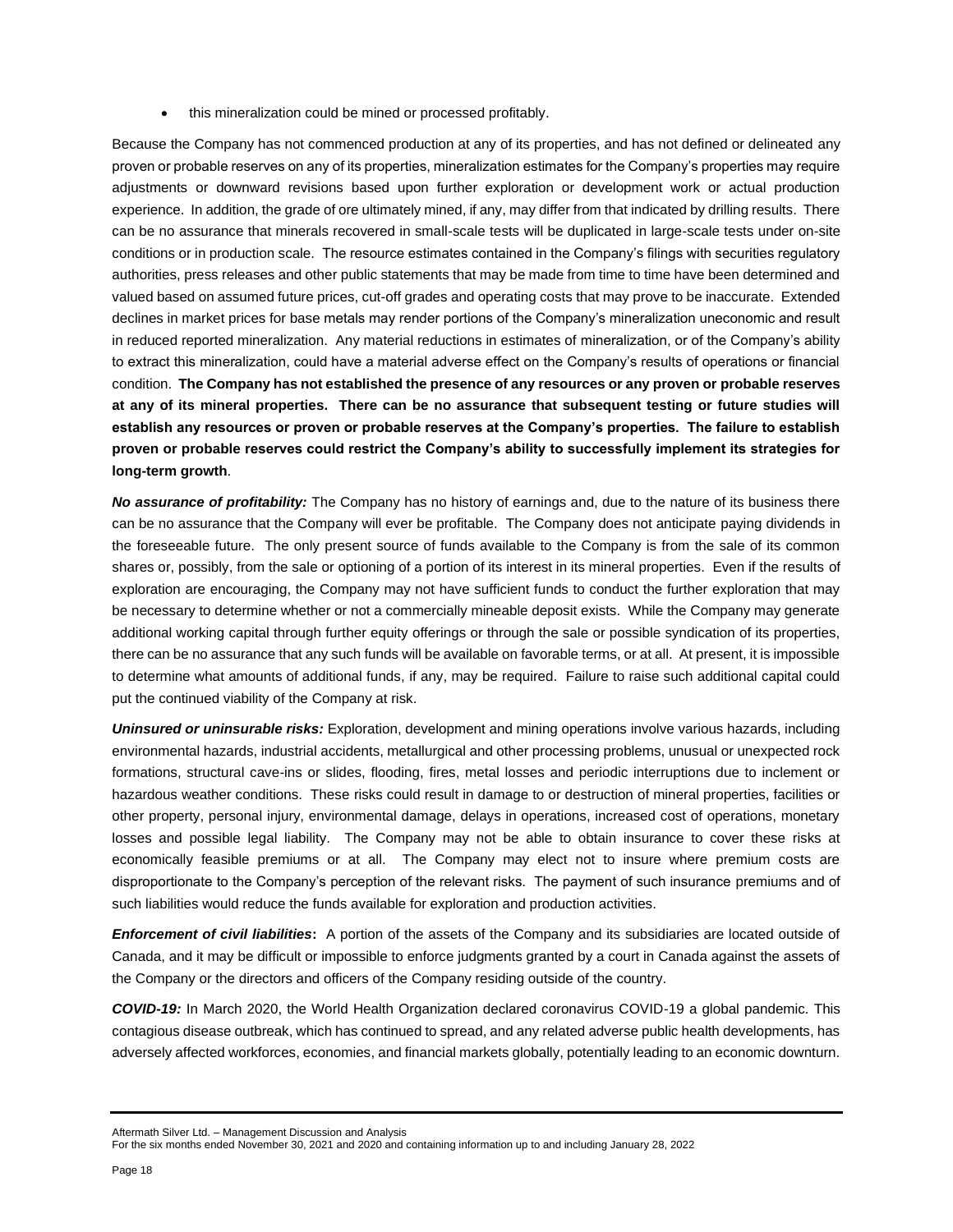It is not possible for the Company to predict the duration or magnitude of the adverse results of the outbreak and its effects on the Company's business or ability to raise funds.

*Community and NGO Actions:* Communities and non-governmental organizations ("NGOs") are increasingly vocal and active with respect to the potential impact of minerals exploration, development and mining activities at or near their communities, whether they are directly or indirectly affected by such activities. Some communities and NGOs could take actions that may have a material adverse effect on the Company's exploration and development plans. The nature of such risks is fluid, and although the Company takes community engagement seriously, its community engagement plan is in the formative stage and there is no guarantee that the Company will be able to manage such risks successfully.

*The Company may be a "passive foreign investment company" under the U.S. Internal Revenue Code, which may result in material adverse U.S. federal income tax consequences to investors in the Company's common shares that are U.S. taxpayers***:** Investors in the Company's common shares that are U.S. taxpayers should be aware that the Company believes that it has been in prior years, and expects it will be in the current year be, a "passive foreign investment company" under Section 1297(a) of the U.S. Internal Revenue Code (a "PFIC"). If the Company is or becomes a PFIC, generally any gain recognized on the sale of the Company's common shares and any "excess distributions" (as specifically defined) paid on such common shares must be rateably allocated to each day in a U.S. taxpayer's holding period for the common shares. The amount of any such gain or excess distribution allocated to prior years of such U.S. taxpayer's holding period for the common shares generally will be subject to U.S. federal income tax at the highest tax applicable to ordinary income in each such prior year, and the U.S. taxpayer will be required to pay interest on the resulting tax liability for each such prior year, calculated as if such tax liability had been due in each such prior year.

Alternatively, a U.S. taxpayer that makes a "qualified electing fund" (a "QEF") election with respect to the Company generally will be subject to U.S. federal income tax on such U.S. taxpayer's pro rata share of the Company's "net capital gain" and "ordinary earnings" (as specifically defined and calculated under U.S. federal income tax rules), regardless of whether such amounts are actually distributed by the Company. U.S. taxpayers should be aware, however, that there can be no assurance that the Company will satisfy record keeping requirements under the QEF rules or that the Company will supply U.S. taxpayers with required information under the QEF rules, in event that the Company is a PFIC and a U.S. taxpayer wishes to make a QEF election. As a second alternative, a U.S. taxpayer may make a "markto-market election" if the Company is a PFIC and the Company's common shares are "marketable stock" (as specifically defined). A U.S. taxpayer that makes a mark-to-market election generally will include in gross income, for each taxable year in which the Company is a PFIC, an amount equal to the excess, if any, of (a) the fair market value of the common shares as of the close of such taxable year over (b) such U.S. taxpayer's adjusted tax basis in the common shares.

Due to the extreme complexity of the PFIC rules and the potentially materially adverse consequence to a shareholder that is a U.S. taxpayer of the Company being a PFIC, it is critical that each shareholder that is a U.S. taxpayer consult with that shareholder's U.S. tax adviser before undertaking any transactions in the Company's common shares.

### **PROPOSED TRANSACTIONS**

There are no proposed transactions as at the date of this MD&A.

Aftermath Silver Ltd. – Management Discussion and Analysis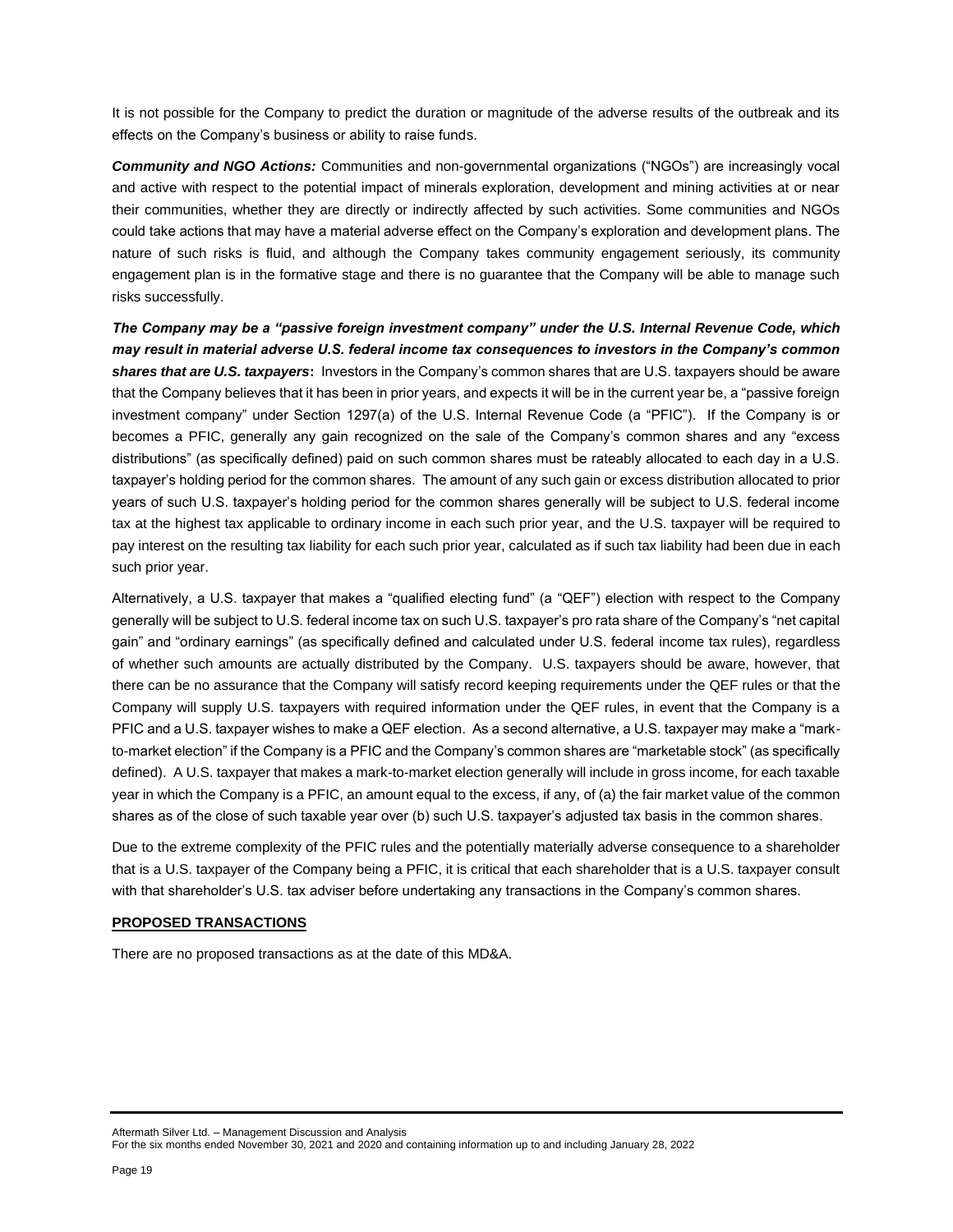# **OUTSTANDING SHARE DATA**

The Company's authorized capital is unlimited common shares without par value. As at the date of this MD&A, the following common shares, options and share purchase warrants were outstanding:

|                                                          | # of Shares |
|----------------------------------------------------------|-------------|
| Issued and Outstanding Common Shares at January 28, 2022 | 135,866,363 |
| <b>Employee Stock Options</b>                            | 12,262,500  |
| Warrants                                                 | 15,140,005  |
| Fully Diluted at January 28, 2022                        | 163,268,868 |

### **TRANSACTIONS WITH RELATED PARTIES**

The Company has entered into certain transactions with related parties during the six months ended November 30, 2021 and to the date of this MD&A. All transactions with related parties have occurred in the normal course of operations and are measured at the exchange amount, which is the amount of consideration established and agreed upon by the related parties.

| <b>Name</b>              | Relationship                                | <b>Purpose of Transaction</b>                         | Amount*   |
|--------------------------|---------------------------------------------|-------------------------------------------------------|-----------|
| Michael Williams         | Director and Chairman                       | Consulting Fees <sup>(1)</sup>                        | \$90,000  |
| Ralph Rushton            | Director and CEO                            | Salaries & Wages                                      | \$120,000 |
| Sheryl Elsdon            | <b>Corporate Secretary</b>                  | <b>Corporate Secretary Fees</b>                       | \$16,500  |
| Red Fern Consulting Ltd. | Company in which the CFO is<br>an associate | <b>Consulting Fees</b>                                | \$36,000  |
| Keenan Hohol             | Director                                    | <b>Directors Fees</b>                                 | \$15,000  |
|                          |                                             | <b>Consulting Fees</b>                                |           |
| Vinland Holdings Inc.    | Company controlled by a<br>Director         | Directors Fees <sup>(2)</sup>                         | \$15,000  |
| Mining Footprint Ltd.    | Company controlled by a                     | Directors Fees <sup>(3)</sup>                         | \$13,750  |
|                          | Director                                    | Geological consulting fees <sup>(3)</sup>             | \$18,469  |
| Octavian Capital Corp.   | Company controlled by a<br>director         | Rent, office, administrative, and<br>consulting costs | \$37,969  |

\* Does not include share-based payments.

- 1) Amounts payable to Octavian Capital Corp., a company controlled by Mr. Williams.
- 2) Amounts payable to Vinland Holdings Inc., a company controlled by Dr. David Terry, a director of the Company.
- 3) Amounts payable to Mining Footprint Ltd, a company controlled by Michael Parker, a director of the Company.

As at November 30, 2021, due to related parties included \$29,436 (May 31, 2021 - \$13,677) due to key management personnel. As at November 30, 2021, the Company has recorded \$23,180 (May 31, 2021 - \$29,839) in prepaid expenses and advances to related parties.

Aftermath Silver Ltd. – Management Discussion and Analysis

For the six months ended November 30, 2021 and 2020 and containing information up to and including January 28, 2022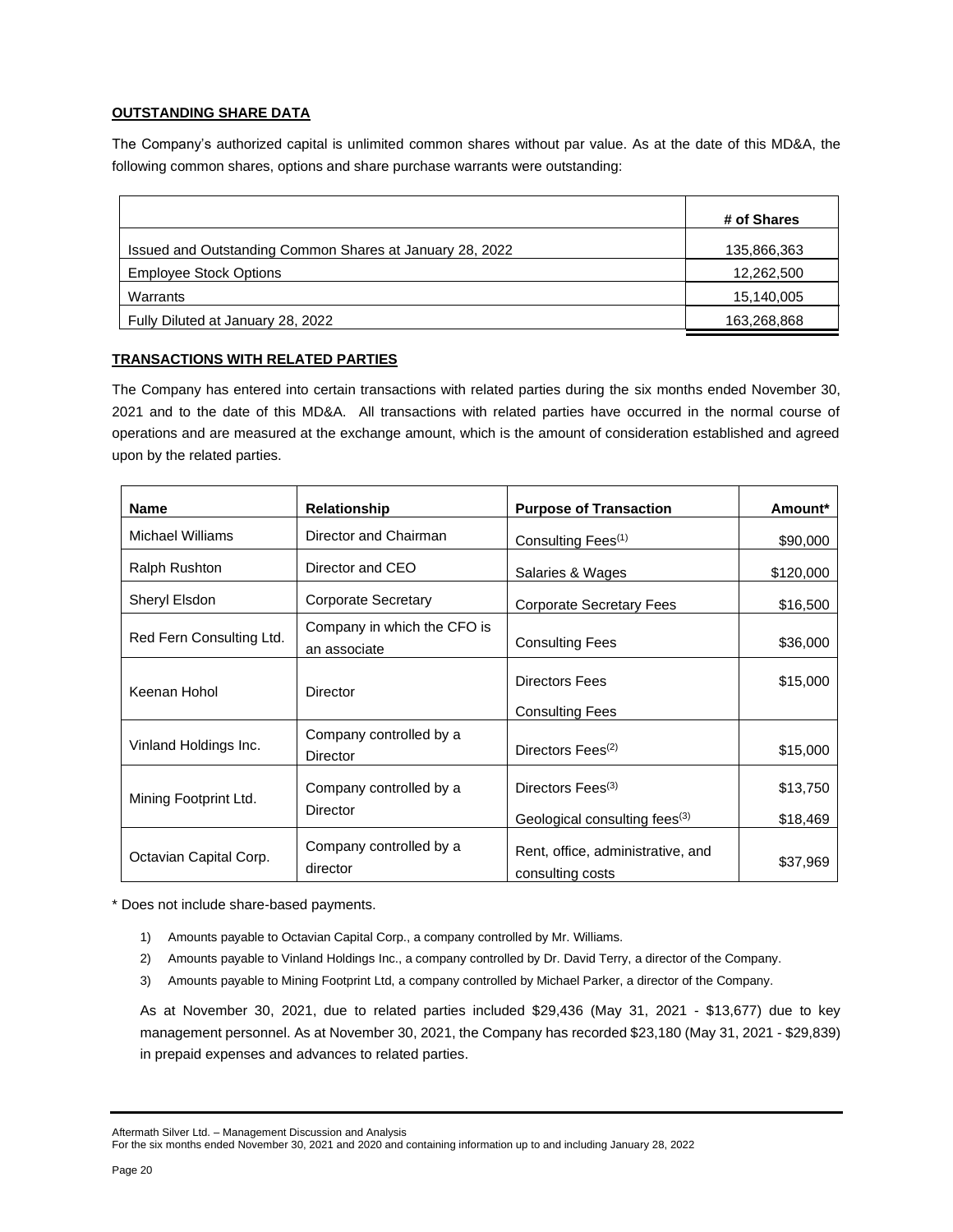Total share-based payments to related parties for the six months ended November 30, 2021 were \$458,920 (2020 - \$867,790)

### **OFF-BALANCE SHEET ARRANGEMENTS**

The Company does not have any off-balance sheet arrangements as at November 30, 2021 and to the date of this MD&A.

### **COMMITMENTS**

The Company does not have any commitments as at November 30, 2021, and to the date of this MD&A.

### **ACCOUNTING POLICIES AND ESTIMATES**

The preparation of financial statements requires management to make estimates, assumptions and judgments that affect the reported amounts of assets and liabilities and disclosure of contingent assets and liabilities at the date of the financial statements and the reported amounts of income and expenses during the reported periods. The Company reviews its estimates and assumptions regularly; however, actual results could differ from those estimates. Significant judgments are used are as follows:

### Valuation of convertible debentures

The equity portion of the convertible debenture is calculated using a discounted cash flow method which requires management to make an estimate on an appropriate discount rate.

#### Going concern

The assessment of the Company's ability to continue as a going concern involves judgment based on historical experience. Significant judgments are used in the Company's assessment of its ability to continue as a going concern, which are described in Note 1 of the condensed consolidated interim financial statements.

### Functional currency

The functional currency of an entity is assessed on a standalone basis to determine the economic substance of the currency in which each entity performs its operations.

### Acquisition of subsidiary entities

Management determines whether assets acquired, and liabilities assumed constitute a business. A business consists of inputs and processes applied to those inputs that have the ability to create outputs. During the year ended May 31, 2020, the Company completed the acquisition of Minera Cachinal and determined that the transaction did not qualify as a business combination under IFRS 3, "Business Combinations."

### Deferred Income tax

The determination of income tax is inherently complex and requires making certain judgments about future events. While income tax filings are subject to audits and reassessments, the Company has adequately provided for all income tax obligations. However, changes in facts and circumstances as a result of income tax audits, reassessments, jurisprudence and any new legislation may result in an increase or decrease in our provision for income taxes.

### Mineral properties

The recognition of mineral properties requires judgments regarding future recoverability and carrying cost. The cost model is utilized and the value of the mineral properties is based on the acquisition expenditures incurred. At every

Aftermath Silver Ltd. – Management Discussion and Analysis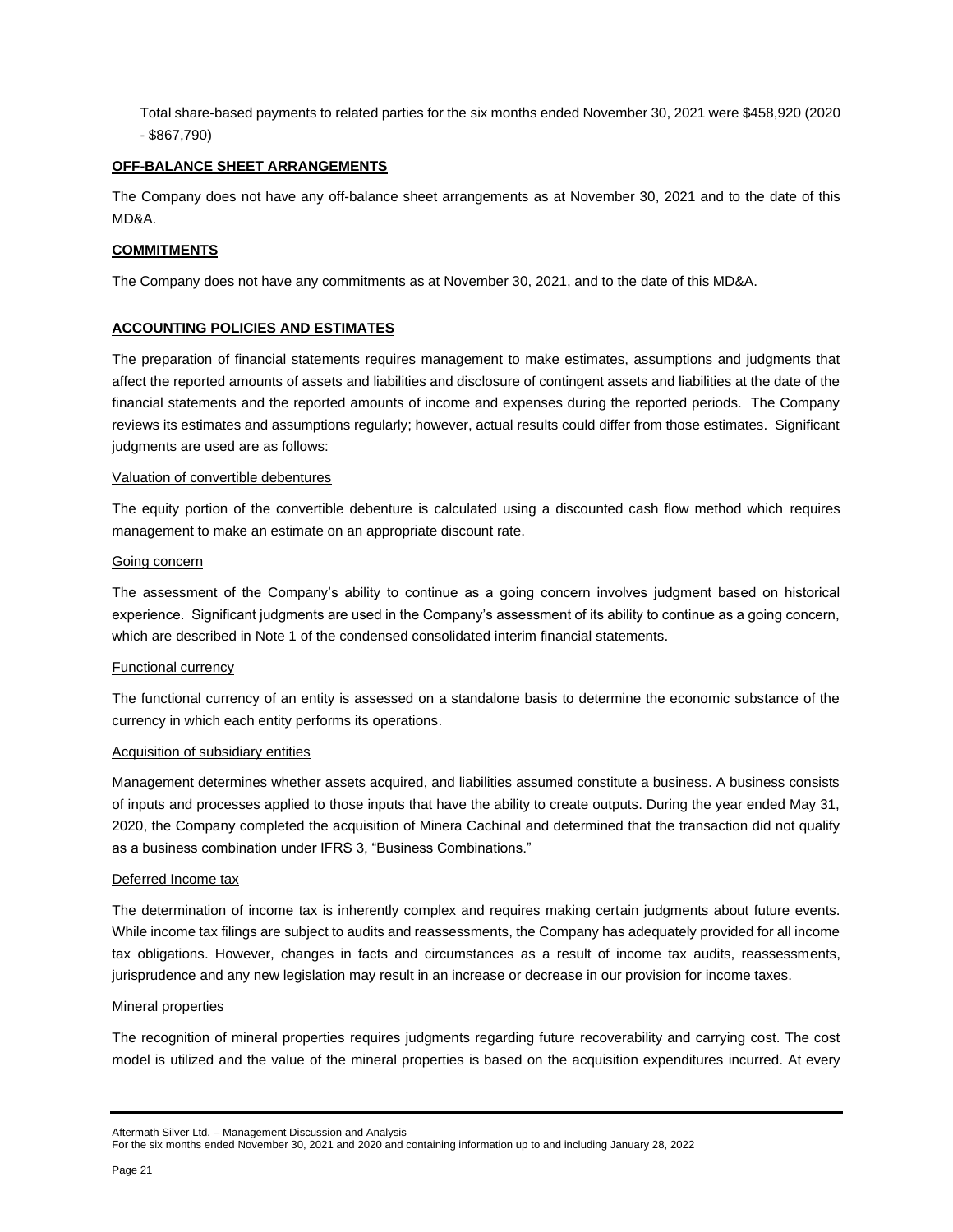reporting period, management assesses the potential impairment which involves assessing whether or not facts or circumstances exist that suggest the carrying amount exceeds the recoverable amount.

Significant accounting estimates are used as follows:

### Share-based payments

Share-based payments are subject to estimation of the value of the award at the date of grant using pricing models such as the Black-Scholes option valuation model. The option valuation model requires the input of highly subjective assumptions including the expected stock price volatility. Because the Company's stock options have characteristics significantly different from those of traded options and because the subjective input assumptions can materially affect the calculated fair value, such value is subject to measurement uncertainty.

#### Shares issued in non-cash transactions

The valuation of shares issued in non-cash transactions. Generally, the valuation of non-cash transactions is based on the value of the goods or services received. When this cannot be determined, it is based on the fair value of the noncash consideration. When non-cash transactions are entered into with employees and those providing similar services, the non-cash transactions are measured at the fair value of the consideration given up using market prices.

#### *Adoption of New Standards and Interpretations*

There are no IFRSs or IFRIC Interpretations that are not yet effective that would be expected to have a material impact on the Company for the period ended November 30, 2021.

#### **DISCLOSURE OF MANAGEMENT COMPENSATION**

In accordance with the requirements of Section 19.5 of TSXV Policy 3.1, the Company provides the following disclosure with respect to the compensation of its directors and officers during the period:

- 1. During the period ended November 30, 2021, the Board of directors approved director and officer fees as follows:
	- a. Monthly director fees to Michael Parker of \$2,500;
- 2. During the period ended November 30, 2021, directors and officers of the Company were paid (or accrued) certain amounts, directly or indirectly, for their services as directors and officers or in other capacities by the Company and its subsidiaries. Refer to "Transactions with Related Parties".
- 3. During the period ended November 30, 2021, the Company did not enter into any arrangements relating to severance payments to be paid to directors and officers of the Company and its subsidiaries.

### **RECENT DEVELOPMENTS AND OUTLOOK**

The Company expects to obtain financing in the future primarily through further equity financing. There can be no assurance that the Company will succeed in obtaining additional financing, now or in the future. Failure to raise additional financing on a timely basis could cause the Company to suspend its operations.

Aftermath Silver Ltd. – Management Discussion and Analysis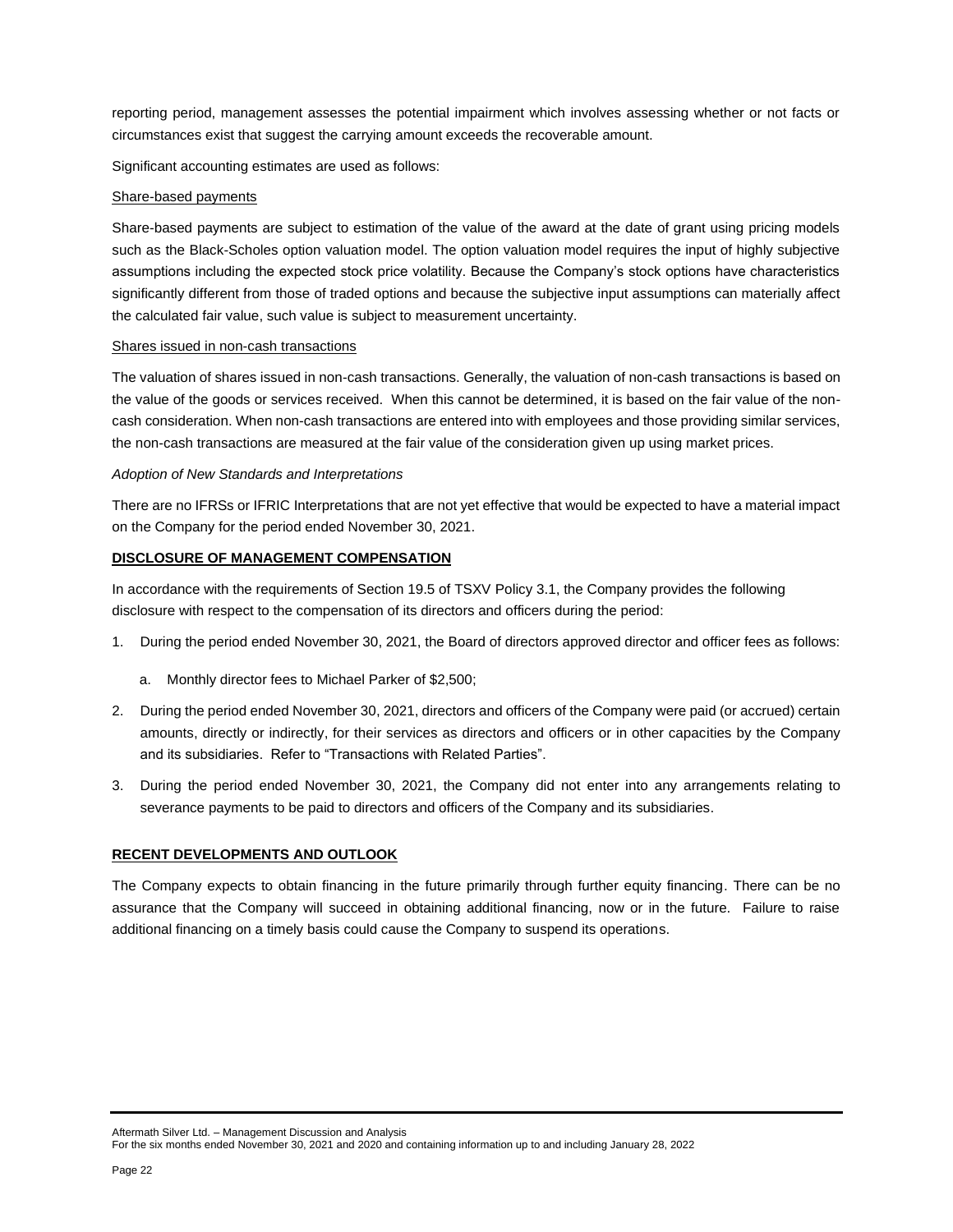### **FINANCIAL INSTRUMENTS AND MANAGEMENT OF CAPITAL**

#### *Fair values in the consolidated statement of financial position*

The carrying amounts reported in the statement of financial position for the current financial assets and liabilities, which include cash, receivables, accounts payable and accrued liabilities, due to related parties, and short-term loans, approximate fair values due to the immediate or short-term maturities of these financial instruments.

### *Credit risk*

Credit risk arises from the possibility that counterparties may be unable to fulfill their commitments to the Company. The Company's credit risk is primarily attributable to its liquid financial assets, including cash and other receivables. The carrying value of these instruments represents the Company's maximum exposure to credit risk. The Company manages and limits exposure to credit risk by maintaining its cash with high-credit quality financial institutions. There is minimal credit risk with respect to GST receivable as this amount is recoverable from Canadian governmental agencies. At November 30, 2021, the Company's exposure to credit risk is minimal.

### *Liquidity risk*

Liquidity risk is the risk that the Company cannot meet its financial obligations associated with financial liabilities in full. The Company manages liquidity risk through the management of its capital structure, as outlined in note 9 of the condensed consolidated interim financial statements.

### *Interest rate risk*

Interest rate risk is the risk that the fair value or future cash flows of a financial instrument will fluctuate because of changes in the market interest rates. The Company has no interest-bearing financial assets as at November 30, 2021.

### *Foreign currency risk*

Foreign currency risk is the risk that the fair value or future cash flows of a financial instrument will fluctuate because of the changes in foreign currency rates. The Company's functional and reporting currency is the Canadian dollar. The Company incurs foreign currency risk on purchases that are denominated in a currency other than the functional currency of the Company, which will have an impact on the profitability of the Company and may also affect the value of the Company's assets, liabilities and the amount of shareholders' equity.

The Company's main risks are associated with fluctuations in the US dollar ("US"), the Chilean peso ("CLP"), the Peruvian Sol ("PEN"), and the Mexican peso ("MXN"). The Company does not enter into any foreign exchange hedging contracts. As at November 30, 2021, the Company had foreign current assets totaling approximately CLP16,660,724 and PEN559,124 and amounts payable totaling approximately US\$6,299,083, CLP4,383,535, PEN1,500 and MXN263,984. The Company has determined that a 10% increase or decrease in these currencies against the Canadian dollar on these instruments, as at November 30, 2021, would result in a \$787,929 change to profit or loss for the period.

### **APPROVAL**

The Board of Directors of the Company has approved the disclosure contained in this MD&A. A copy of this MD&A will be provided to anyone who requests it.

### **ADDITIONAL INFORMATION**

Additional information relating to the Company is on SEDAR at [www.sedar.com.](http://www.sedar.com/)

Aftermath Silver Ltd. – Management Discussion and Analysis